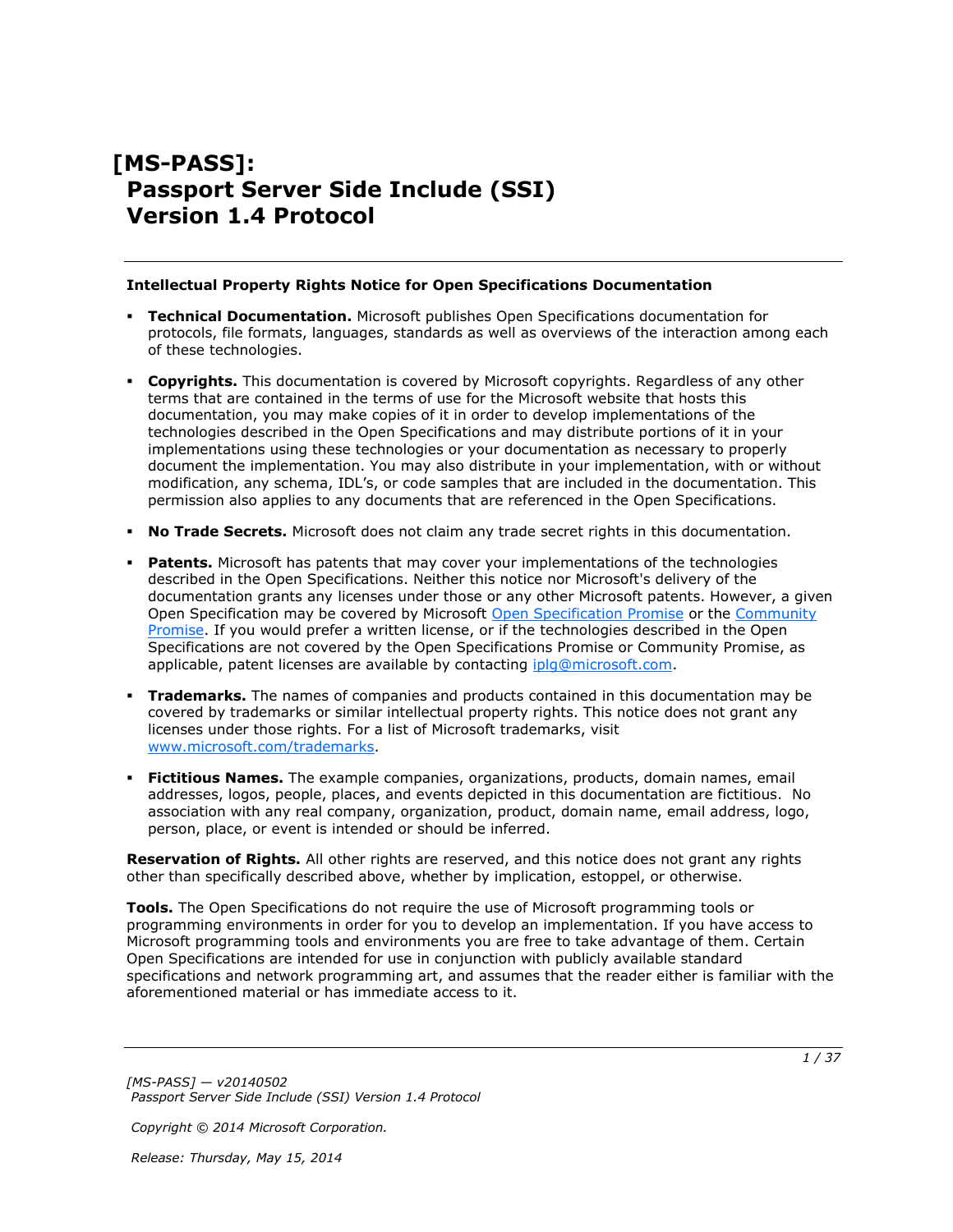# **Revision Summary**

| <b>Date</b> | <b>Revision</b><br><b>History</b> | <b>Revision</b><br>Class | Comments                                                               |
|-------------|-----------------------------------|--------------------------|------------------------------------------------------------------------|
| 03/02/2007  | 1.0                               |                          | Version 1.0 release                                                    |
| 04/03/2007  | 1.1                               | Minor                    | Updated the technical content.                                         |
| 05/11/2007  | 1.2                               |                          | Version 1.2 release                                                    |
| 06/01/2007  | 1.2.1                             | Editorial                | Revised and edited the technical content.                              |
| 07/03/2007  | 1.3                               | Minor                    | Updated the technical content.                                         |
| 08/10/2007  | 1.3.1                             | Editorial                | Revised and edited the technical content.                              |
| 09/28/2007  | 1.3.2                             | Editorial                | Revised and edited the technical content.                              |
| 10/23/2007  | 2.0                               | Major                    | Converted document to unified format and updated<br>technical content. |
| 01/25/2008  | 2.0.1                             | Editorial                | Revised and edited the technical content.                              |
| 03/14/2008  | 2.0.2                             | Editorial                | Revised and edited the technical content.                              |
| 06/20/2008  | 2.0.3                             | Editorial                | Revised and edited the technical content.                              |
| 07/25/2008  | 2.0.4                             | Editorial                | Revised and edited the technical content.                              |
| 08/29/2008  | 2.1                               | Minor                    | Clarified technical content.                                           |
| 10/24/2008  | 3.0                               | Major                    | Updated and revised the technical content.                             |
| 12/05/2008  | 4.0                               | Major                    | Updated and revised the technical content.                             |
| 01/16/2009  | 5.0                               | Major                    | Updated and revised the technical content.                             |
| 02/27/2009  | 5.0.1                             | Editorial                | Revised and edited the technical content.                              |
| 04/10/2009  | 5.0.2                             | Editorial                | Revised and edited the technical content.                              |
| 05/22/2009  | 5.0.3                             | Editorial                | Revised and edited the technical content.                              |
| 07/02/2009  | 5.0.4                             | Editorial                | Revised and edited the technical content.                              |
| 08/14/2009  | 5.0.5                             | Editorial                | Revised and edited the technical content.                              |
| 09/25/2009  | 5.1                               | Minor                    | Updated the technical content.                                         |
| 11/06/2009  | 5.1.1                             | Editorial                | Revised and edited the technical content.                              |
| 12/18/2009  | 5.1.2                             | Editorial                | Revised and edited the technical content.                              |
| 01/29/2010  | 5.1.3                             | Editorial                | Revised and edited the technical content.                              |
| 03/12/2010  | 5.1.4                             | Editorial                | Revised and edited the technical content.                              |

*[MS-PASS] — v20140502 Passport Server Side Include (SSI) Version 1.4 Protocol* 

*Copyright © 2014 Microsoft Corporation.*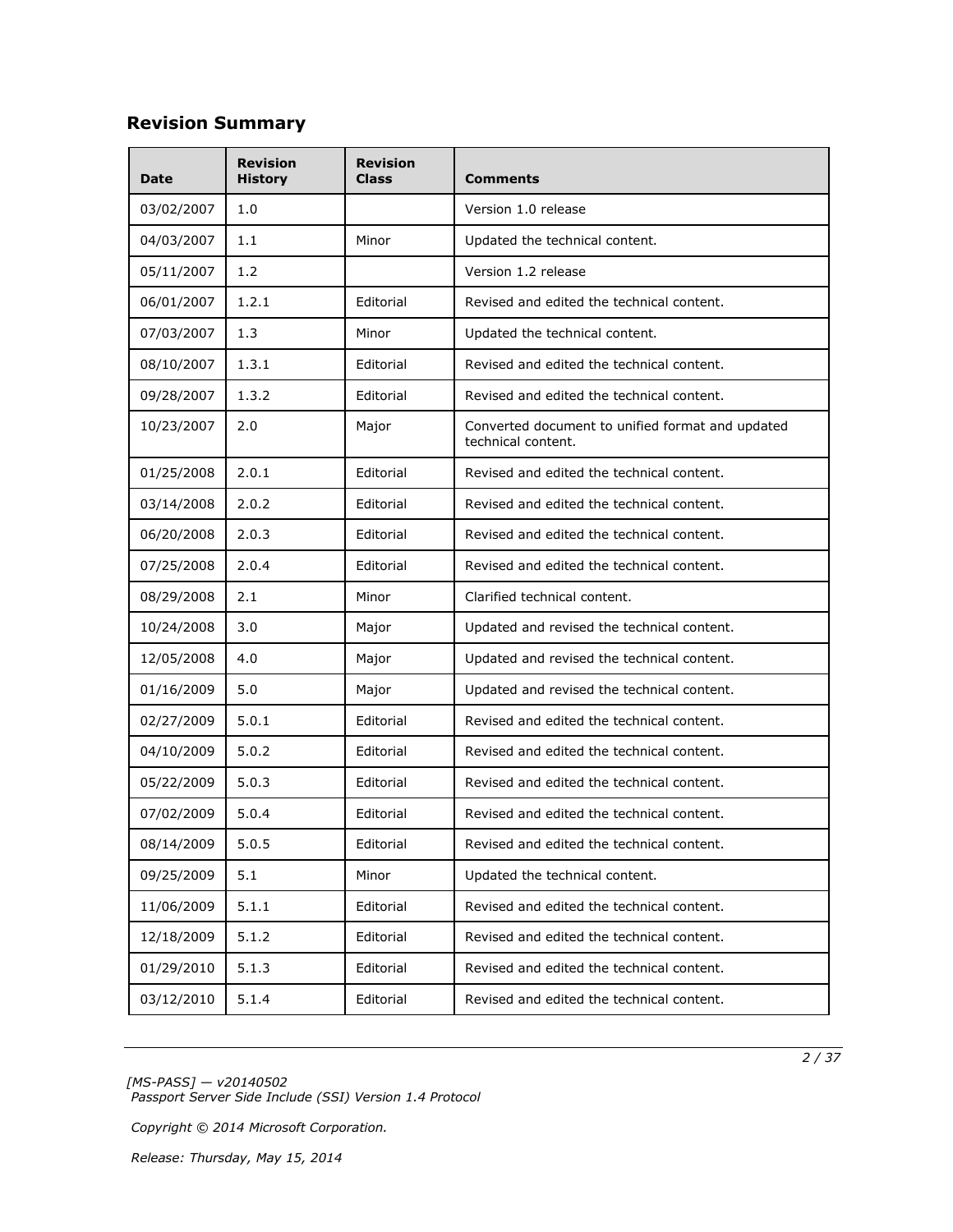| <b>Date</b> | <b>Revision</b><br><b>History</b> | <b>Revision</b><br><b>Class</b> | <b>Comments</b>                                                                 |
|-------------|-----------------------------------|---------------------------------|---------------------------------------------------------------------------------|
| 04/23/2010  | 6.0                               | Major                           | Updated and revised the technical content.                                      |
| 06/04/2010  | 6.1                               | Minor                           | Updated the technical content.                                                  |
| 07/16/2010  | 6.2                               | Minor                           | Clarified the meaning of the technical content.                                 |
| 08/27/2010  | 7.0                               | Major                           | Significantly changed the technical content.                                    |
| 10/08/2010  | 7.0                               | No change                       | No changes to the meaning, language, or formatting of<br>the technical content. |
| 11/19/2010  | 8.0                               | Major                           | Significantly changed the technical content.                                    |
| 01/07/2011  | 9.0                               | Major                           | Significantly changed the technical content.                                    |
| 02/11/2011  | 9.0                               | No change                       | No changes to the meaning, language, or formatting of<br>the technical content. |
| 03/25/2011  | 9.0                               | No change                       | No changes to the meaning, language, or formatting of<br>the technical content. |
| 05/06/2011  | 9.0                               | No change                       | No changes to the meaning, language, or formatting of<br>the technical content. |
| 06/17/2011  | 9.1                               | Minor                           | Clarified the meaning of the technical content.                                 |
| 09/23/2011  | 10.0                              | Major                           | Significantly changed the technical content.                                    |
| 12/16/2011  | 11.0                              | Major                           | Significantly changed the technical content.                                    |
| 03/30/2012  | 11.0                              | No change                       | No changes to the meaning, language, or formatting of<br>the technical content. |
| 07/12/2012  | 11.0                              | No change                       | No changes to the meaning, language, or formatting of<br>the technical content. |
| 10/25/2012  | 11.0                              | No change                       | No changes to the meaning, language, or formatting of<br>the technical content. |
| 01/31/2013  | 11.0                              | No change                       | No changes to the meaning, language, or formatting of<br>the technical content. |
| 08/08/2013  | 12.0                              | Major                           | Significantly changed the technical content.                                    |
| 11/14/2013  | 12.0                              | No change                       | No changes to the meaning, language, or formatting of<br>the technical content. |
| 02/13/2014  | 12.0                              | No change                       | No changes to the meaning, language, or formatting of<br>the technical content. |
| 05/15/2014  | 12.0                              | No change                       | No changes to the meaning, language, or formatting of<br>the technical content. |

*[MS-PASS] — v20140502 Passport Server Side Include (SSI) Version 1.4 Protocol* 

*Copyright © 2014 Microsoft Corporation.*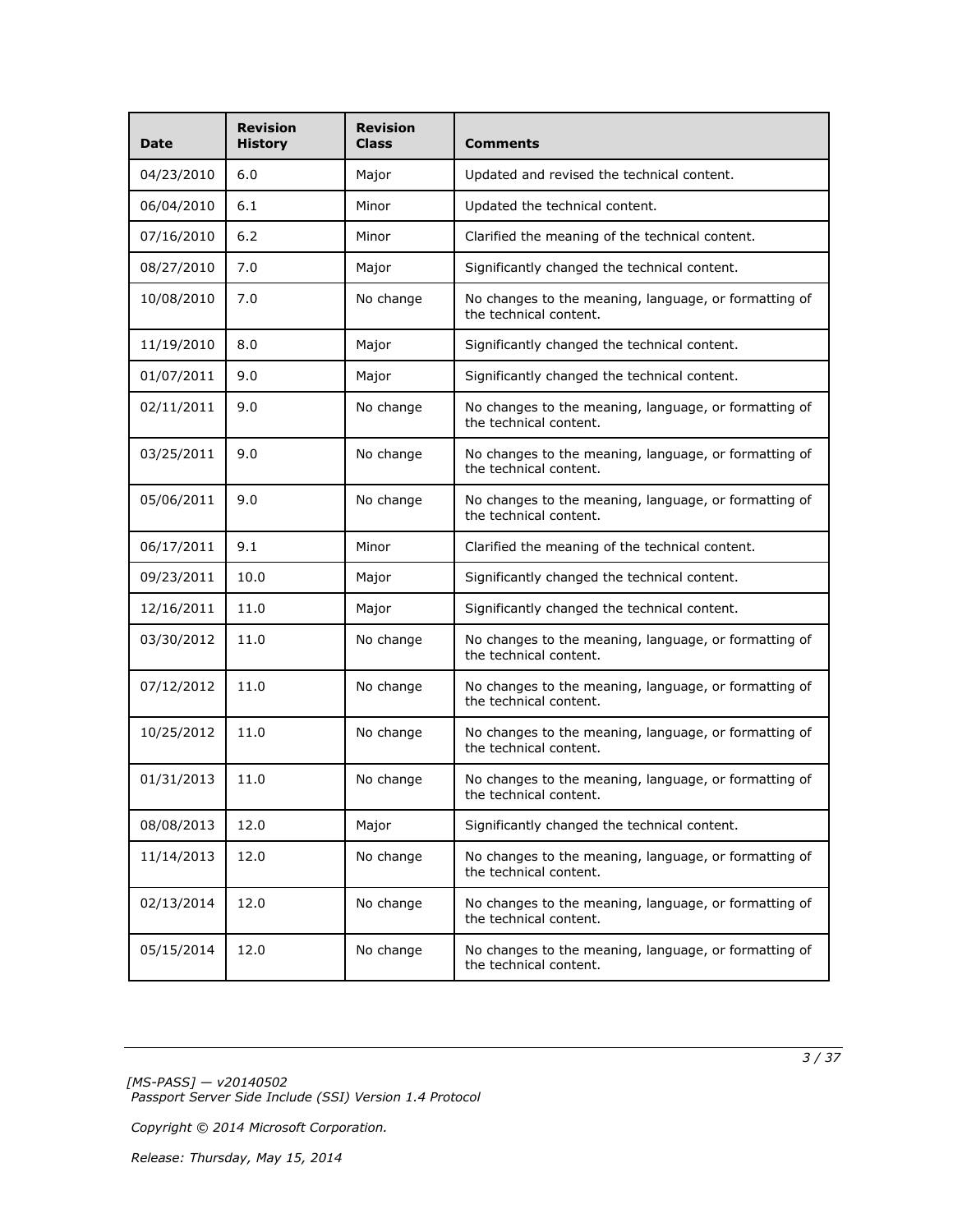# **Contents**

| $1.1 -$                                                                |  |
|------------------------------------------------------------------------|--|
|                                                                        |  |
| 1.2.1                                                                  |  |
|                                                                        |  |
|                                                                        |  |
| 1.4                                                                    |  |
| 1.5                                                                    |  |
| 1.6                                                                    |  |
| 1.7                                                                    |  |
| 1.8                                                                    |  |
| 1.9                                                                    |  |
|                                                                        |  |
| 2.1                                                                    |  |
|                                                                        |  |
| 2.2                                                                    |  |
|                                                                        |  |
| 2.2.3                                                                  |  |
| 2.2.4                                                                  |  |
|                                                                        |  |
| 2.2.5<br>2.2.6                                                         |  |
| 2.2.7                                                                  |  |
| 2.2.8                                                                  |  |
|                                                                        |  |
|                                                                        |  |
| 2.2.11                                                                 |  |
| 2.2.12                                                                 |  |
|                                                                        |  |
|                                                                        |  |
|                                                                        |  |
|                                                                        |  |
|                                                                        |  |
|                                                                        |  |
|                                                                        |  |
| 3.1.4.1                                                                |  |
|                                                                        |  |
|                                                                        |  |
|                                                                        |  |
| 3.1.5.2                                                                |  |
| 3.1.5.3 Processing Authentication Server-Instructed Update Messages 22 |  |
| 3.1.5.4                                                                |  |
| 3.1.5.5                                                                |  |
| 3.1.5.6                                                                |  |
| 3.1.5.7                                                                |  |
| 3.1.5.8                                                                |  |
| 3.1.6                                                                  |  |
| 3.1.7                                                                  |  |
| 3.2                                                                    |  |
|                                                                        |  |

[MS-PASS] — v20140502<br>Passport Server Side Include (SSI) Version 1.4 Protocol

Copyright © 2014 Microsoft Corporation.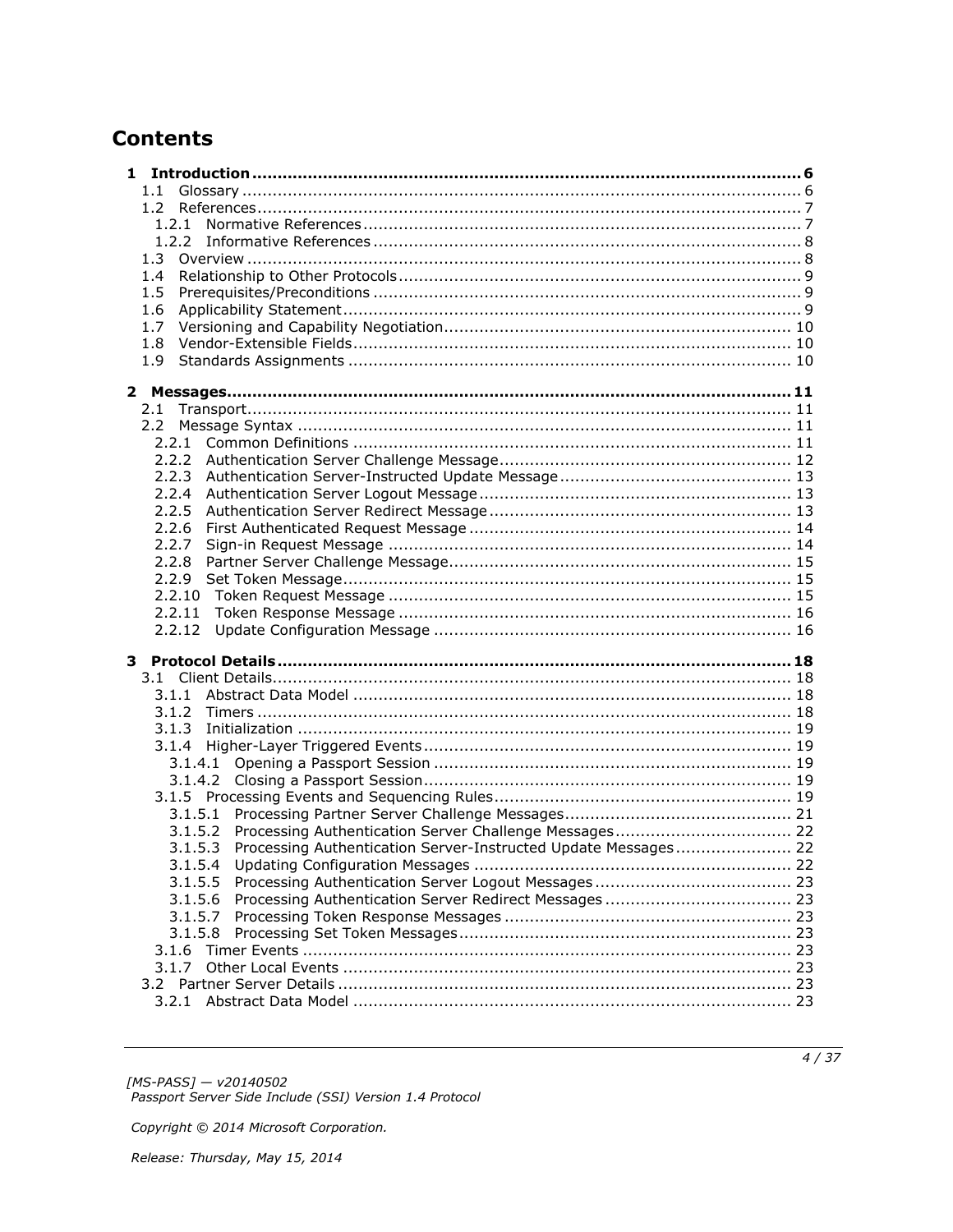|   | 3.2.2 |  |
|---|-------|--|
|   | 3.2.3 |  |
|   | 3.2.4 |  |
|   |       |  |
|   |       |  |
|   |       |  |
|   |       |  |
|   | 3.2.7 |  |
|   |       |  |
|   |       |  |
|   | 3.3.2 |  |
|   | 3.3.3 |  |
|   | 3.3.4 |  |
|   |       |  |
|   |       |  |
|   |       |  |
|   | 3.3.6 |  |
|   | 3.3.7 |  |
|   |       |  |
|   | 3.4.1 |  |
|   | 3.4.2 |  |
|   | 3.4.3 |  |
|   |       |  |
|   |       |  |
|   | 3.4.5 |  |
|   | 3.4.6 |  |
|   | 3.4.7 |  |
| 4 |       |  |
|   |       |  |
|   |       |  |
|   | 5.1   |  |
|   |       |  |
| 6 |       |  |
| 7 |       |  |
|   |       |  |
|   |       |  |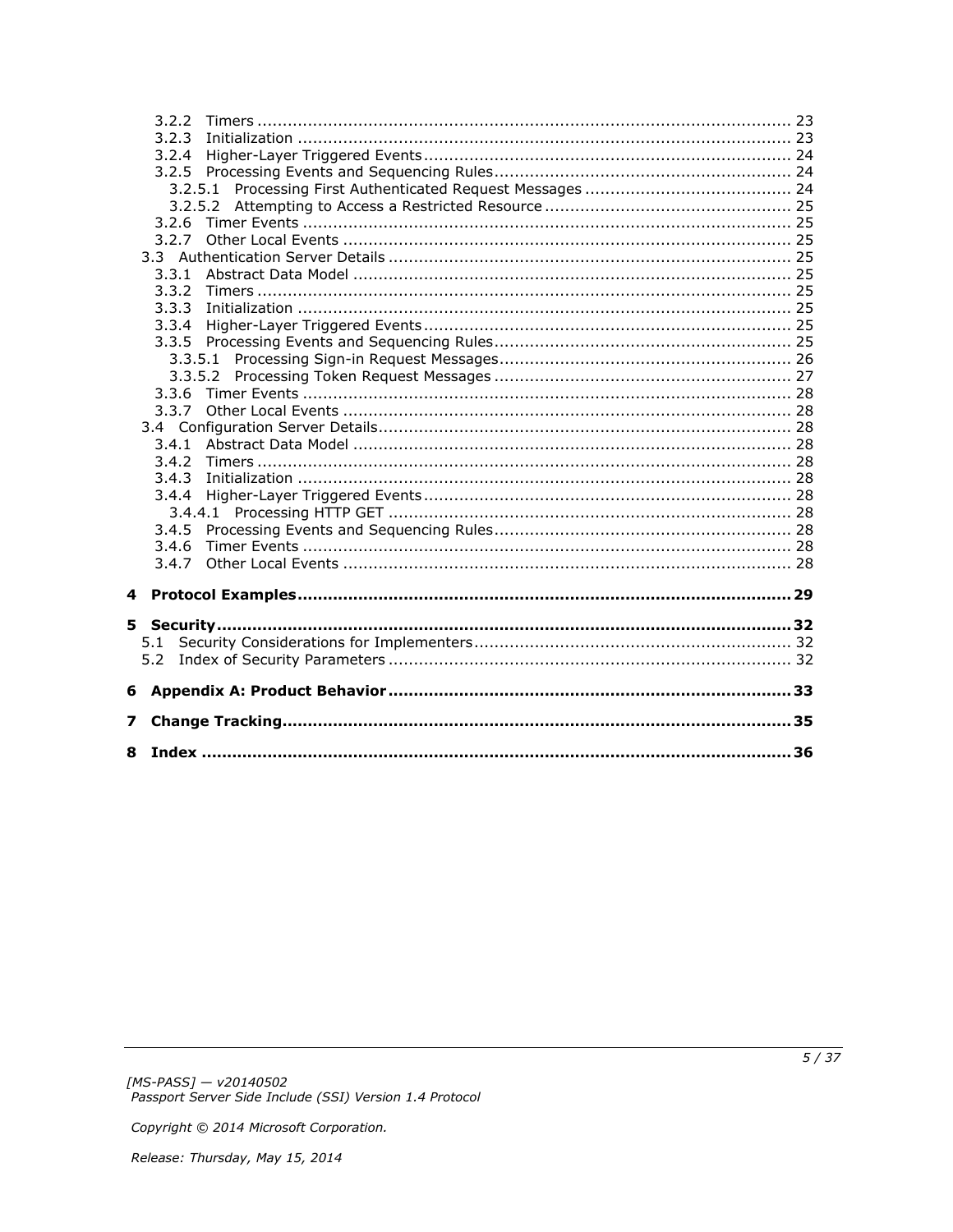## <span id="page-5-0"></span>**1 Introduction**

<span id="page-5-11"></span>This document specifies the Passport Server Side Include (SSI) Version 1.4 Protocol (or the Passport SSI Version 1.4 Protocol), also known as the "Passport Tweener" protocol. The Passport SSI Version 1.4 Protocol is based on HTTP (as specified in [\[RFC2616\]\)](http://go.microsoft.com/fwlink/?LinkId=90372) for **[authenticating](%5bMS-GLOS%5d.pdf)** a **[client](#page-5-2)** to a server with the assistance of an **[authentication server](#page-5-3)**.

Sections 1.8, 2, and 3 of this specification are normative and can contain the terms MAY, SHOULD, MUST, MUST NOT, and SHOULD NOT as defined in RFC 2119. Sections 1.5 and 1.9 are also normative but cannot contain those terms. All other sections and examples in this specification are informative.

## <span id="page-5-1"></span>**1.1 Glossary**

The following terms are defined in [\[MS-GLOS\]:](%5bMS-GLOS%5d.pdf)

```
authentication
Authentication Service (AS)
credential
URI
Uniform Resource Locator (URL)
UTF-8
```
The following terms are specific to this document:

- <span id="page-5-3"></span>**authentication server:** The server that verifies that a person or thing is who or what it claims to be (typically using a cryptographic protocol) and issues a ticket or **token** attesting to the validity of the claim.
- <span id="page-5-2"></span>**client:** The software that is used by a **user** to access the service. It represents the **user** in this protocol. A synonym is **client** application.
- <span id="page-5-9"></span>**co-branding:** The inclusion of a party's logo, text, or other branding content in a second party's software or site.
- <span id="page-5-7"></span>**configuration server:** The service or server that serves configuration data (packaged in HTTP headers) describing the topography of the network. It includes information on the distribution of member accounts among the **[Authentication Services \(AS\)](%5bMS-GLOS%5d.pdf)** and the **[URLs](%5bMS-GLOS%5d.pdf)** of particular **resources** in each **[AS](%5bMS-GLOS%5d.pdf)**.
- <span id="page-5-8"></span>**configuration version:** Integer value indicating the version of the configuration data given out by the **configuration server**.
- <span id="page-5-6"></span>**cookie:** An HTTP header that carries state information between participating origin servers and user agents. For more information, see [\[RFC2109\].](http://go.microsoft.com/fwlink/?LinkId=90315)
- <span id="page-5-5"></span>**partner:** In the context of this specification, an organization in a business relationship with the **[Authentication Service \(AS\)](%5bMS-GLOS%5d.pdf)**. A **partner** needs to be able to access the **token** issued by the **[AS](%5bMS-GLOS%5d.pdf)**. Typically, a **partner** site is the actual service or site a consumer visits and, in the process, is **[authenticated](%5bMS-GLOS%5d.pdf)** by the **[AS](%5bMS-GLOS%5d.pdf)**. Examples of **partners** are the MSN Money and MSN Messenger sites.
- <span id="page-5-4"></span>**partner server:** The server or service used by a **partner** to represent it in the Passport SSI Version 1.4 Protocol.

*[MS-PASS] — v20140502 Passport Server Side Include (SSI) Version 1.4 Protocol* 

*Copyright © 2014 Microsoft Corporation.*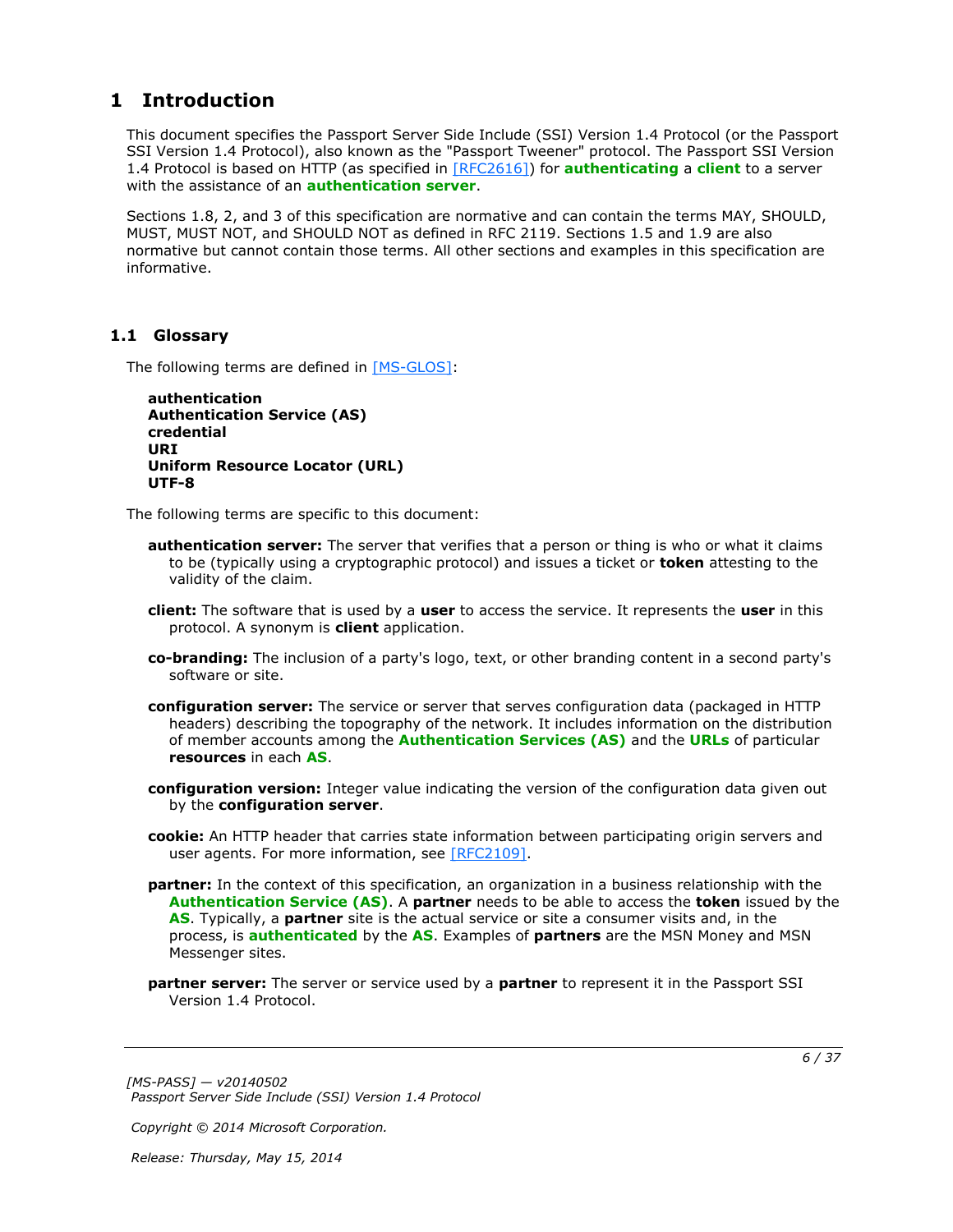<span id="page-6-4"></span>**realm:** A collection of **users**, **partners**, and **authentication servers** bound by a common **[authentication](%5bMS-GLOS%5d.pdf)** policy. MSN is an example of a **realm**.

<span id="page-6-5"></span>**resource:** An object that a **client** is requesting access to, typically referenced by a Uniform Resource Locator (**[URL](%5bMS-GLOS%5d.pdf)**) or Uniform Resource Identifier (**[URI](%5bMS-GLOS%5d.pdf)**), as specified in [\[RFC3986\].](http://go.microsoft.com/fwlink/?LinkId=90453)

<span id="page-6-2"></span>**token:** A block of data that is issued to a **user** on successful **[authentication](%5bMS-GLOS%5d.pdf)** by the **authentication server**. Such a **token** is presented to a service to prove one's identity and attributes to a service. The **token** is used in the process of determining the **user's** authorization and access privileges.

<span id="page-6-3"></span>**user:** The real person who has a member account. The **user** is **[authenticated](%5bMS-GLOS%5d.pdf)** by being asked to prove knowledge of the secret password associated with the **user** name.

**MAY, SHOULD, MUST, SHOULD NOT, MUST NOT:** These terms (in all caps) are used as specified in [\[RFC2119\].](http://go.microsoft.com/fwlink/?LinkId=90317) All statements of optional behavior use either MAY, SHOULD, or SHOULD NOT.

#### <span id="page-6-0"></span>**1.2 References**

References to Microsoft Open Specifications documentation do not include a publishing year because links are to the latest version of the documents, which are updated frequently. References to other documents include a publishing year when one is available.

#### <span id="page-6-1"></span>**1.2.1 Normative References**

<span id="page-6-6"></span>We conduct frequent surveys of the normative references to assure their continued availability. If you have any issue with finding a normative reference, please contact [dochelp@microsoft.com.](mailto:dochelp@microsoft.com) We will assist you in finding the relevant information.

[RFC1738] Berners-Lee, T., Masinter, L., and McCahill, M., "Uniform Resource Locators (URL)", RFC 1738, December 1994, [http://www.ietf.org/rfc/rfc1738.txt](http://go.microsoft.com/fwlink/?LinkId=90287)

[RFC2109] Kristol, D., and Montulli, L., "HTTP State Management Mechanism", RFC 2109, February 1997, [http://www.ietf.org/rfc/rfc2109.txt](http://go.microsoft.com/fwlink/?LinkId=90315)

[RFC2119] Bradner, S., "Key words for use in RFCs to Indicate Requirement Levels", BCP 14, RFC 2119, March 1997, [http://www.rfc-editor.org/rfc/rfc2119.txt](http://go.microsoft.com/fwlink/?LinkId=90317)

[RFC2396] Berners-Lee, T., Fielding, R., and Masinter, L., "Uniform Resource Identifiers (URI): Generic Syntax", RFC 2396, August 1998, [http://www.ietf.org/rfc/rfc2396.txt](http://go.microsoft.com/fwlink/?LinkId=90339)

[RFC2616] Fielding, R., Gettys, J., Mogul, J., et al., "Hypertext Transfer Protocol -- HTTP/1.1", RFC 2616, June 1999, [http://www.ietf.org/rfc/rfc2616.txt](http://go.microsoft.com/fwlink/?LinkId=90372)

[RFC2617] Franks, J., Hallam-Baker, P., Hostetler, J., et al., "HTTP Authentication: Basic and Digest Access Authentication", RFC 2617, June 1999, [http://www.ietf.org/rfc/rfc2617.txt](http://go.microsoft.com/fwlink/?LinkId=90373)

[RFC2818] Rescorla, E., "HTTP Over TLS", RFC 2818, May 2000, [http://www.ietf.org/rfc/rfc2818.txt](http://go.microsoft.com/fwlink/?LinkId=90383)

[RFC3629] Yergeau, F., "UTF-8, A Transformation Format of ISO 10646", STD 63, RFC 3629, November 2003, [http://www.ietf.org/rfc/rfc3629.txt](http://go.microsoft.com/fwlink/?LinkId=90439)

[RFC3986] Berners-Lee, T., Fielding, R., and Masinter, L., "Uniform Resource Identifier (URI): Generic Syntax", STD 66, RFC 3986, January 2005, [http://www.ietf.org/rfc/rfc3986.txt](http://go.microsoft.com/fwlink/?LinkId=90453)

*[MS-PASS] — v20140502 Passport Server Side Include (SSI) Version 1.4 Protocol* 

*Copyright © 2014 Microsoft Corporation.*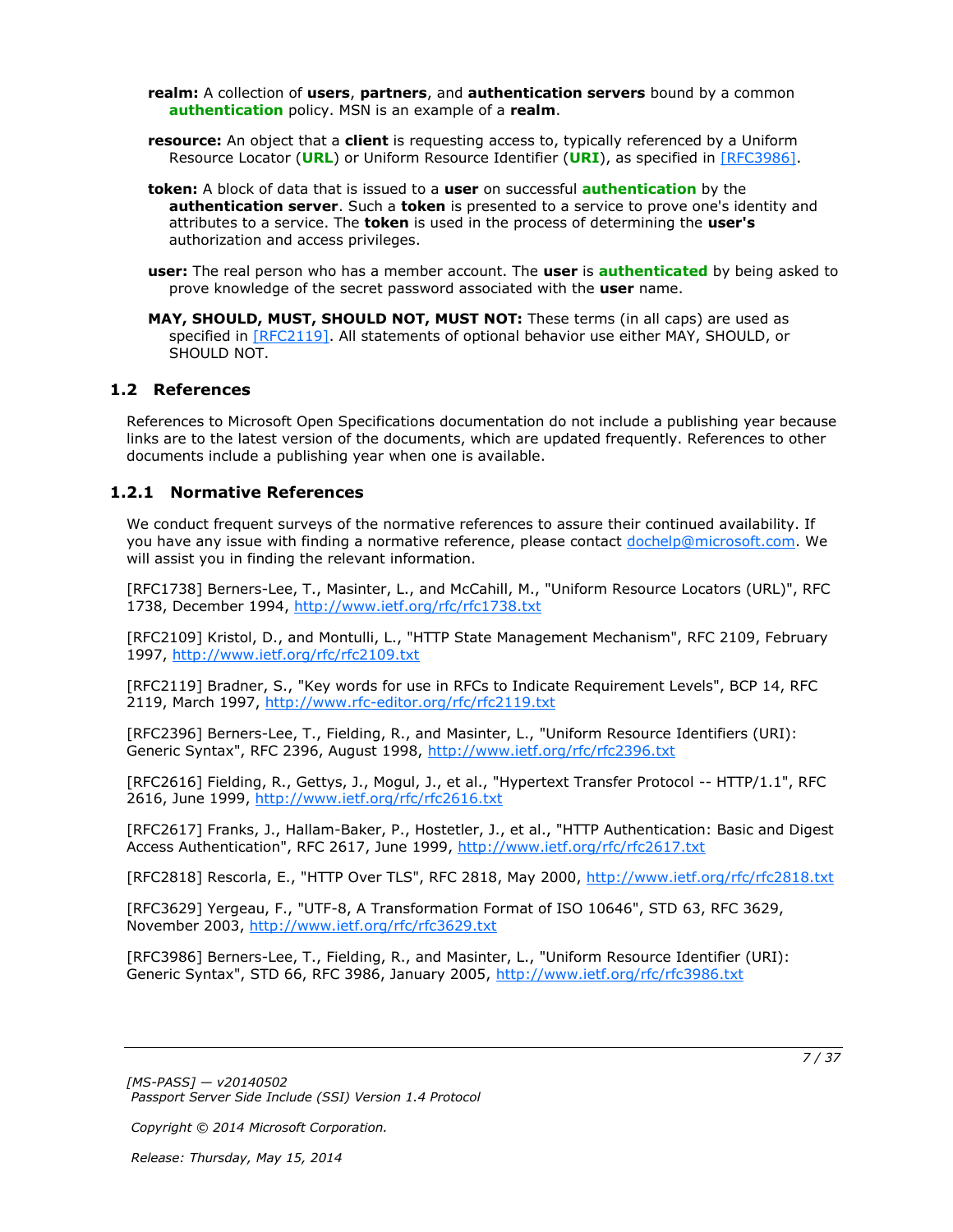[RFC4234] Crocker, D., Ed., and Overell, P., "Augmented BNF for Syntax Specifications: ABNF", RFC 4234, October 2005, [http://www.ietf.org/rfc/rfc4234.txt](http://go.microsoft.com/fwlink/?LinkId=90462)

## <span id="page-7-0"></span>**1.2.2 Informative References**

<span id="page-7-3"></span><span id="page-7-2"></span>[MS-GLOS] Microsoft Corporation, ["Windows Protocols Master Glossary"](%5bMS-GLOS%5d.pdf).

## <span id="page-7-1"></span>**1.3 Overview**

The Passport SSI Version 1.4 Protocol, also known as the "Passport Tweener" Protocol, is an HTTPbased protocol (as specified in [\[RFC2616\]\)](http://go.microsoft.com/fwlink/?LinkId=90372) for authenticating a client to a **[partner server](#page-5-4)** with the assistance of an authentication server. The authentication exchange between the client and the partner server in the Passport SSI Version 1.4 Protocol resembles the exchanges in other HTTP authentication mechanisms (as specified in  $[RFC2616]$  and  $[RFC2617]$ ).

When a client makes an HTTP request to the partner server, the partner server may respond with a Passport SSI Version 1.4 Protocol message (as specified in section [2.2.8\)](#page-14-3) indicating that the **[URL](%5bMS-GLOS%5d.pdf)** requires Passport SSI Version 1.4 Protocol authentication. The client then contacts the authentication server (as specified in section [2.2.10\)](#page-14-4) to obtain a **[partner](#page-5-5) [token](#page-6-2)** that authenticates the **[user](#page-6-3)** to the partner server, and then retries the HTTP request, this time attaching the partner token (as specified in section [2.2.6\)](#page-13-2).

If this authentication fails, the partner indicates failure and restates that Passport SSI Version 1.4 Protocol authentication is required. If authentication succeeds, the partner responds with the content that required authentication, along with the same partner token (as specified in section [2.2.9\)](#page-14-5) in HTTP **[cookie](#page-5-6)** form, using the HTTP cookie mechanism (as specified in [\[RFC2109\]\)](http://go.microsoft.com/fwlink/?LinkId=90315). The client thereby automatically resends the cookie-encoded token to the partner server every time it returns to the partner server.

When the client contacts the authentication server in response to a partner server's request for authentication, the client provides **[credentials](%5bMS-GLOS%5d.pdf)** (that is, a user name and password; for more information, see section  $2.2.7$ ). The authentication server verifies the credentials and, if they are valid, supplies the client with a partner token (opaque to the client) that can be used to authenticate to the partner server (as specified in section  $2.2.11$ ). The authentication server also supplies the client with an authentication token in HTTP cookie form (as previously described) so that on subsequent visits to the authentication server to obtain partner tokens for other partner servers, the authentication server can automatically retrieve the user's authentication information based on the accompanying cookie, instead of requiring the client to resend the actual credentials every time.

The client may delete its tokens or cookies at any time. One point of departure from the traditional HTTP framework is that the authentication server may instruct the client to delete an authentication token it previously obtained (as specified in section  $2.2.4$ ). In this case, the client deletes the authentication token.

The Passport SSI Version 1.4 Protocol allows for the implementation of distributed authentication servers by allowing an authentication server to redirect clients to an alternate authentication server using an HTTP redirect response (as specified in section [2.2.5\)](#page-12-4). The protocol also supports multiple independent **[realms](#page-6-4)** in which each realm consists of an authentication server (single or distributed) capable of helping a specific set of users authenticate to a specific set of partner servers. A user's credentials are stored at the authentication server for a specific realm, which in turn allows that user to authenticate to any of the set of partner servers associated with that realm.

Each realm also has a **[configuration server](#page-5-7)**, which provides the client with information on the authentication server for that realm, such as its URL. A client is initially configured with the URL of the configuration server for some realm. This can occur, for example, when the user enrolls in or joins a realm. If the client has no configuration data, or if its configuration data is out of date, the

*Copyright © 2014 Microsoft Corporation.*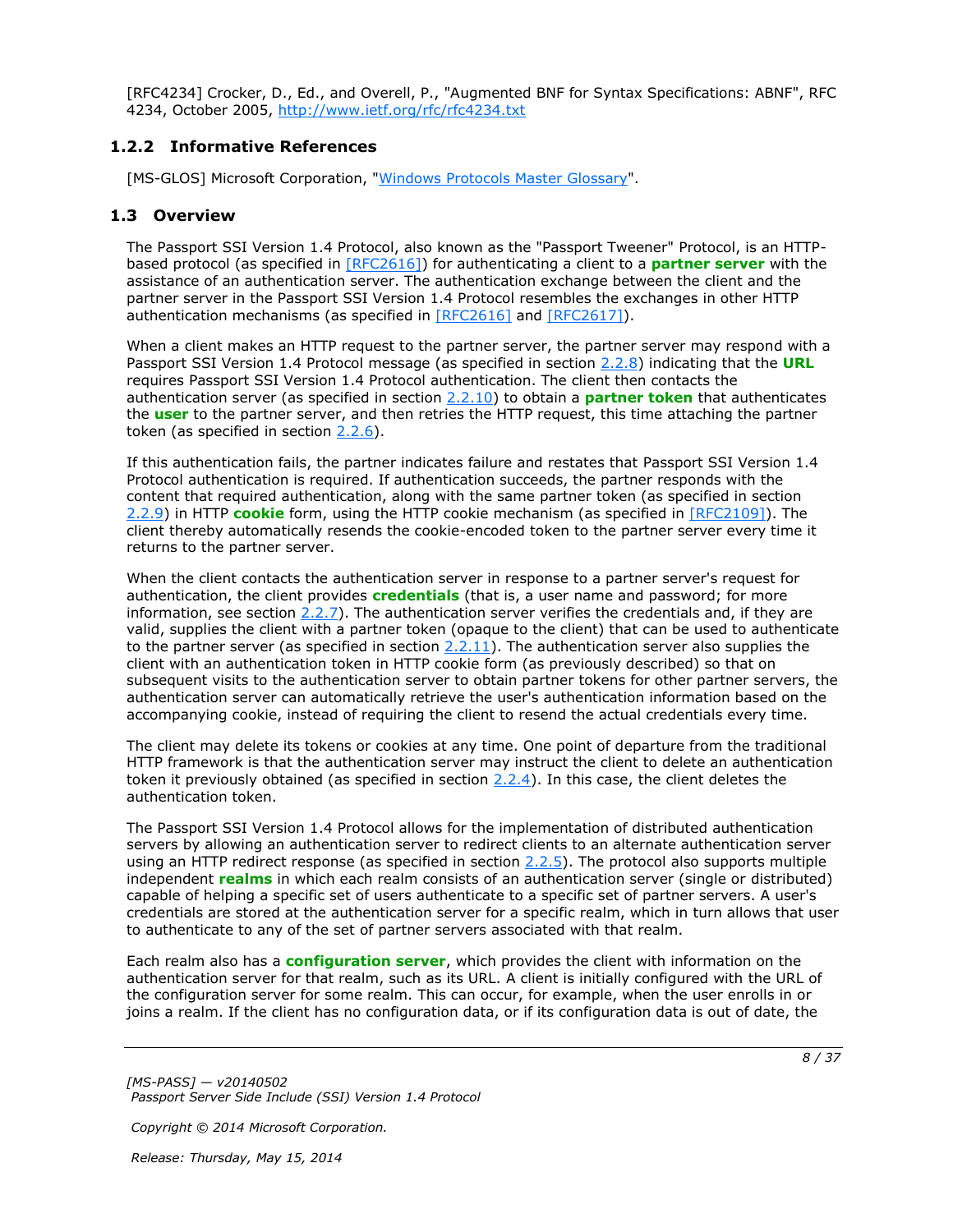authentication server can provide an up-to-date **[configuration version](#page-5-8)** number to the client any time the client authenticates (as specified in section  $2.2.3$ ). The client issues a standard HTTP GET request to the configuration server's URL to obtain updated configuration information. For more information, see section [3.1.5.3.](#page-21-3)

## <span id="page-8-0"></span>**1.4 Relationship to Other Protocols**

<span id="page-8-6"></span>The Passport SSI Version 1.4 Protocol is built on HTTP (as specified in [\[RFC2617\]\)](http://go.microsoft.com/fwlink/?LinkId=90373) and HTTP over Transport Layer Security (TLS) (as specified in [\[RFC2818\]\)](http://go.microsoft.com/fwlink/?LinkId=90383). No other higher-layer protocols explicitly depend on the Passport SSI Version 1.4 Protocol.

## <span id="page-8-1"></span>**1.5 Prerequisites/Preconditions**

<span id="page-8-3"></span>The following prerequisites and preconditions are required by the Passport SSI Version 1.4 Protocol:

- <span id="page-8-4"></span>The client is configured with the URL of the configuration server for its realm.  $\langle 1 \rangle$
- The client should have the capability to obtain credentials (that is, a user name and password) from the user. A Passport SSI Version 1.4 Protocol client may utilize local code to obtain the credentials locally, and to provide those cached credentials to the authentication server. The cache may be shared by many such applications, and each application may be capable of obtaining the credentials from users and caching them, using the same local code.
- The authentication server for the client's realm may be able to validate the credentials (that is, a user name and password) of any user registered with that realm. The authentication server is configured with its realm name and any **[co-branding](#page-5-9)** information that is to be passed to the client (as specified in section  $2.2.2$ ) as well as the current version number for the configuration server's configuration data (as specified in section  $2.2.3$ ). If the authentication server is implemented in a distributed manner, it has a method for determining to what authentication server URL to redirect a given client within its realm (based on the client's presented credentials or authentication token), as specified in section [2.2.5.](#page-12-4)
- The partner server and authentication server share a partner token format along with a set of criteria for recognizing if a given partner token is valid. They also share a set of definitions for the information that will be transported from the partner server to the authentication server when a client attempts to authenticate to the partner server, as specified in section [2.2.8.](#page-14-3) This information is received in a protocol message by the client (as specified in section [2.2.8\)](#page-14-3) and encoded in a format chosen by the realm. It is then sent to the authentication server by the client in a subsequent message, as specified in sections [2.2.7](#page-13-3) and [2.2.10.](#page-14-4)

Finally, the partner server and authentication server agree on a URL to which the client should be sent, once successfully authenticated at the request of the partner server, as specified in section [2.2.11.](#page-15-2)

 The configuration server for the realm is provisioned with all the configuration data necessary to construct an update configuration message, as specified in section [2.2.12.](#page-15-3)

## <span id="page-8-2"></span>**1.6 Applicability Statement**

<span id="page-8-5"></span>The Passport SSI Version 1.4 Protocol applies to environments in which one or more services require HTTP-based authentication (as specified in [\[RFC2616\]](http://go.microsoft.com/fwlink/?LinkId=90372) section 11) of members of a common base of users. In such cases, they would likely prefer to use a shared **[Authentication Service \(AS\)](%5bMS-GLOS%5d.pdf)**. For example, if multiple enterprises prefer to offer web-based services specifically to members of a particular organization enrolled in such a shared AS, then they may choose to form a realm. The enterprises would become partner services associated with the realm, and members would be able

*[MS-PASS] — v20140502 Passport Server Side Include (SSI) Version 1.4 Protocol* 

*Copyright © 2014 Microsoft Corporation.*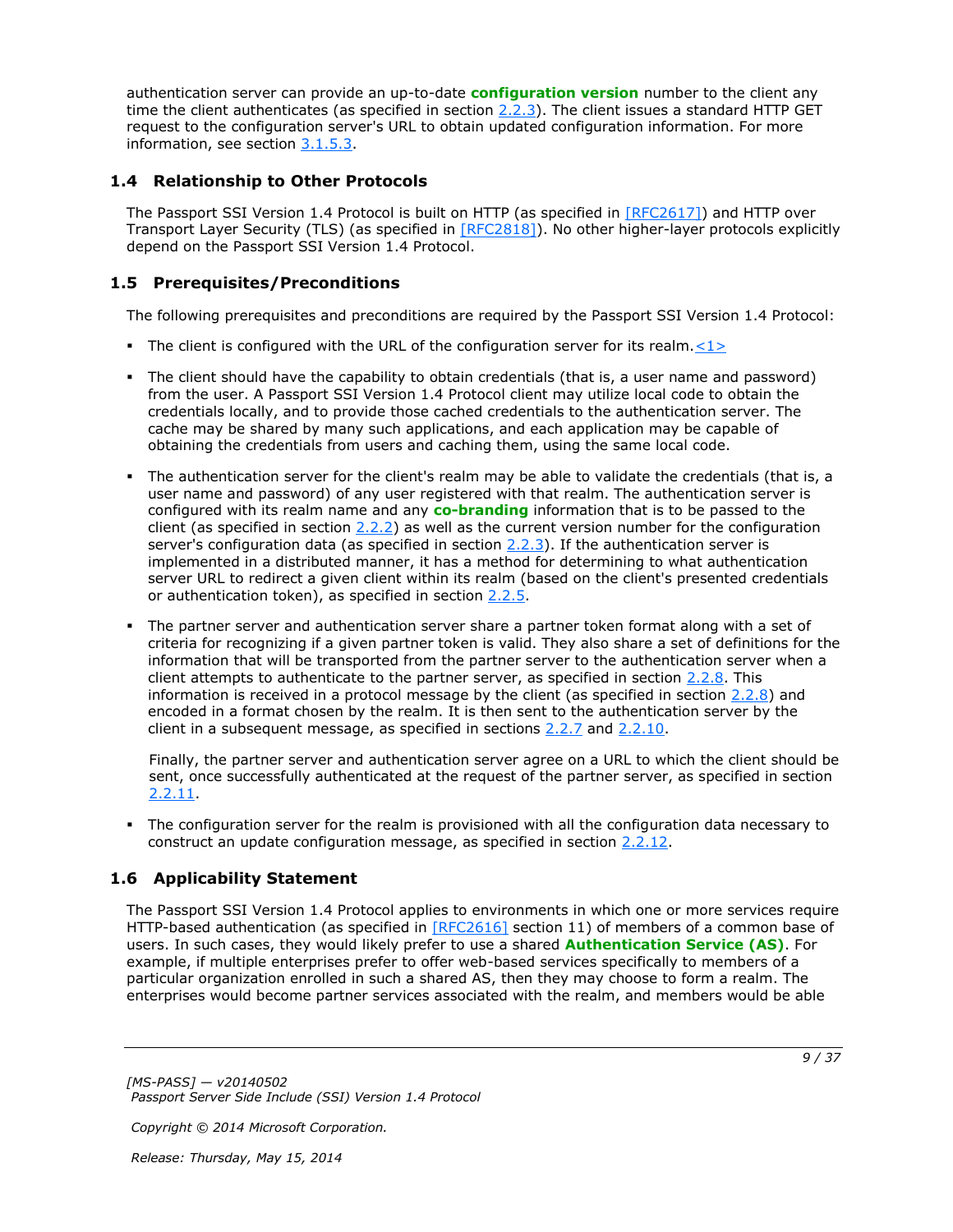to authenticate themselves to any of the partner servers using the shared AS and the Passport SSI Version 1.4 Protocol.

## <span id="page-9-0"></span>**1.7 Versioning and Capability Negotiation**

<span id="page-9-4"></span><span id="page-9-3"></span>Versioning and capability negotiation does not apply to the Passport SSI Version 1.4 Protocol.

### <span id="page-9-1"></span>**1.8 Vendor-Extensible Fields**

The *ExtraParams* parameter (as specified in section [2.2.1\)](#page-10-4) can be used to extend the Passport SSI Version 1.4 Protocol.

### <span id="page-9-2"></span>**1.9 Standards Assignments**

<span id="page-9-5"></span>The only standards assignments for the Passport SSI Version 1.4 Protocol are those inherited from its transport protocols, as specified in [\[RFC2616\]](http://go.microsoft.com/fwlink/?LinkId=90372) and [\[RFC2818\].](http://go.microsoft.com/fwlink/?LinkId=90383)

*[MS-PASS] — v20140502 Passport Server Side Include (SSI) Version 1.4 Protocol* 

*Copyright © 2014 Microsoft Corporation.*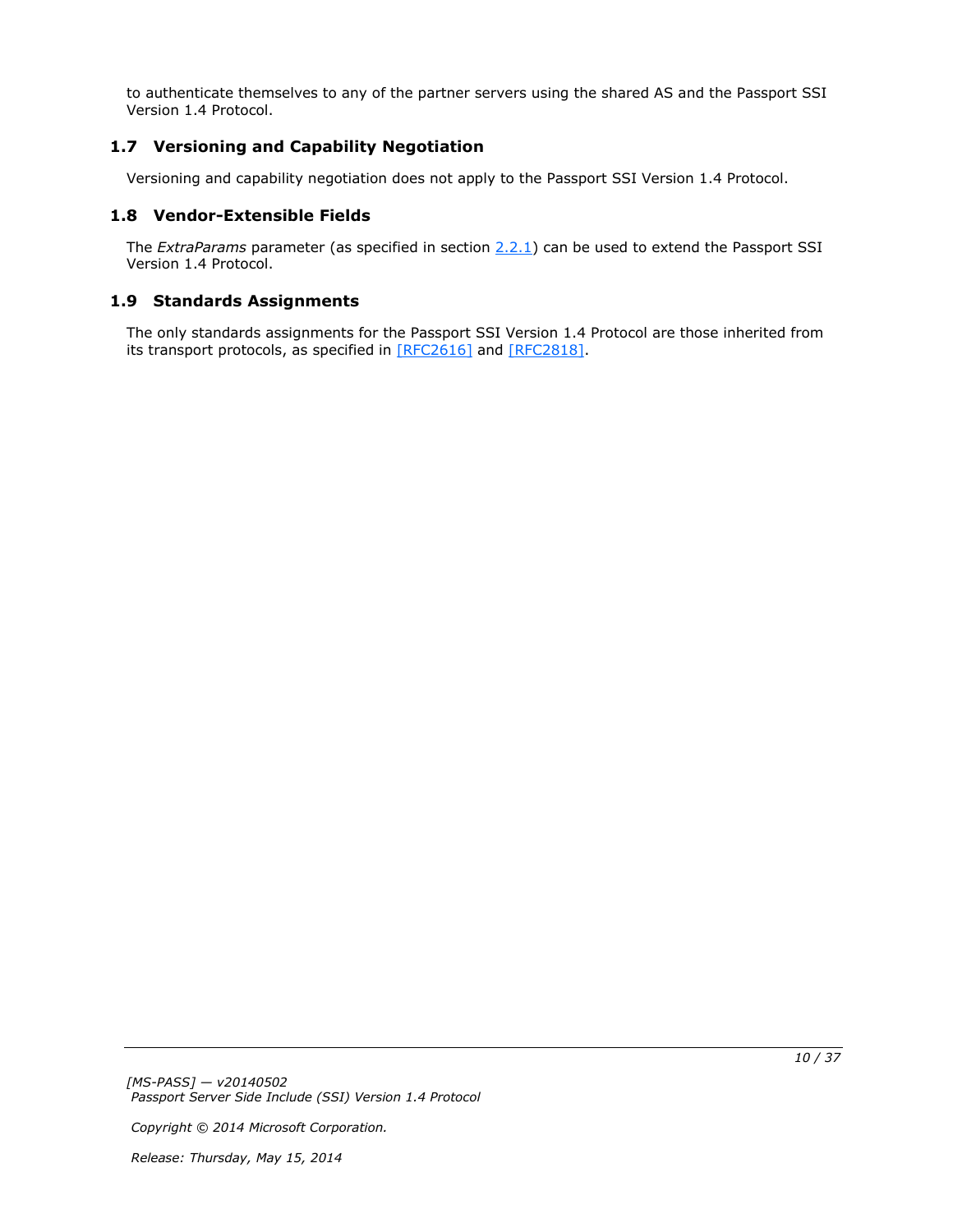## <span id="page-10-0"></span>**2 Messages**

<span id="page-10-5"></span>The following sections specify how Passport SSI Version 1.4 Protocol messages are transported and message syntax.

## <span id="page-10-1"></span>**2.1 Transport**

<span id="page-10-7"></span>The Passport SSI Version 1.4 Protocol MUST use HTTP (as specified in [\[RFC2616\]\)](http://go.microsoft.com/fwlink/?LinkId=90372) or HTTP over TLS (as specified in  $[REC2818]$ ) as the transport layer. The use of HTTP over TLS is triggered by the specification of an "https" URL rather than an "http" URL by one of the servers (the partner server, the configuration server, or the authentication server) when redirecting or configuring the client. Messages and data are sent via HTTP headers included in HTTP requests and responses. When a message is sent as a header in an HTTP response message, its receiver MUST process the message if the response's status code is one of those specified in the message definition, and MUST NOT do so otherwise.

The Passport SSI Version 1.4 Protocol also uses the HTTP cookie mechanism (as specified in [\[RFC2109\]\)](http://go.microsoft.com/fwlink/?LinkId=90315) as a transport and state management mechanism. The HTTP cookie mechanism allows named data items to be sent from one party to another as part of an HTTP message stored by the receiving party and returned automatically to the original party as part of all subsequent HTTP messages to that party.

## <span id="page-10-6"></span><span id="page-10-2"></span>**2.2 Message Syntax**

## <span id="page-10-3"></span>**2.2.1 Common Definitions**

<span id="page-10-4"></span>Except where noted, the headers in this document are specified using the Augmented Backus-Naur Form (ABNF) grammar, as specified in  $[REC4234]$  section 2.2. The following common constructions are used throughout this document.

These constructions are used solely for convenience in constructing other types and have no semantics in and of themselves.

httpURL = 1\*(ALPHA / DIGIT / ":" / "." / "\" / "/" / "%" / "\_" / "&" / "?")

The following constructions are used in protocol header definitions:

```
scheme = "Passport1.4"
ExtraParams = *(", "ptoken) ptoken
challenge = ExtraParams
OrgVerb = "OrgVerb=" ptoken 
OrgURL = "OrgUrl=" httpURL
tname = "tname=" ptoken
from-PP = "from-PP=" ptoken
ptoken = 1*<any CHAR except CTLs or ", ">
ConfigVersion = "ConfigVersion=" 1*DIGIT
```
**scheme:** Identifier for the Passport SSI Version 1.4 Protocol authentication scheme.

**ExtraParams:** Additional parameters not interpreted by this protocol that MAY be used for vendor extensibility.

*[MS-PASS] — v20140502 Passport Server Side Include (SSI) Version 1.4 Protocol* 

*Copyright © 2014 Microsoft Corporation.*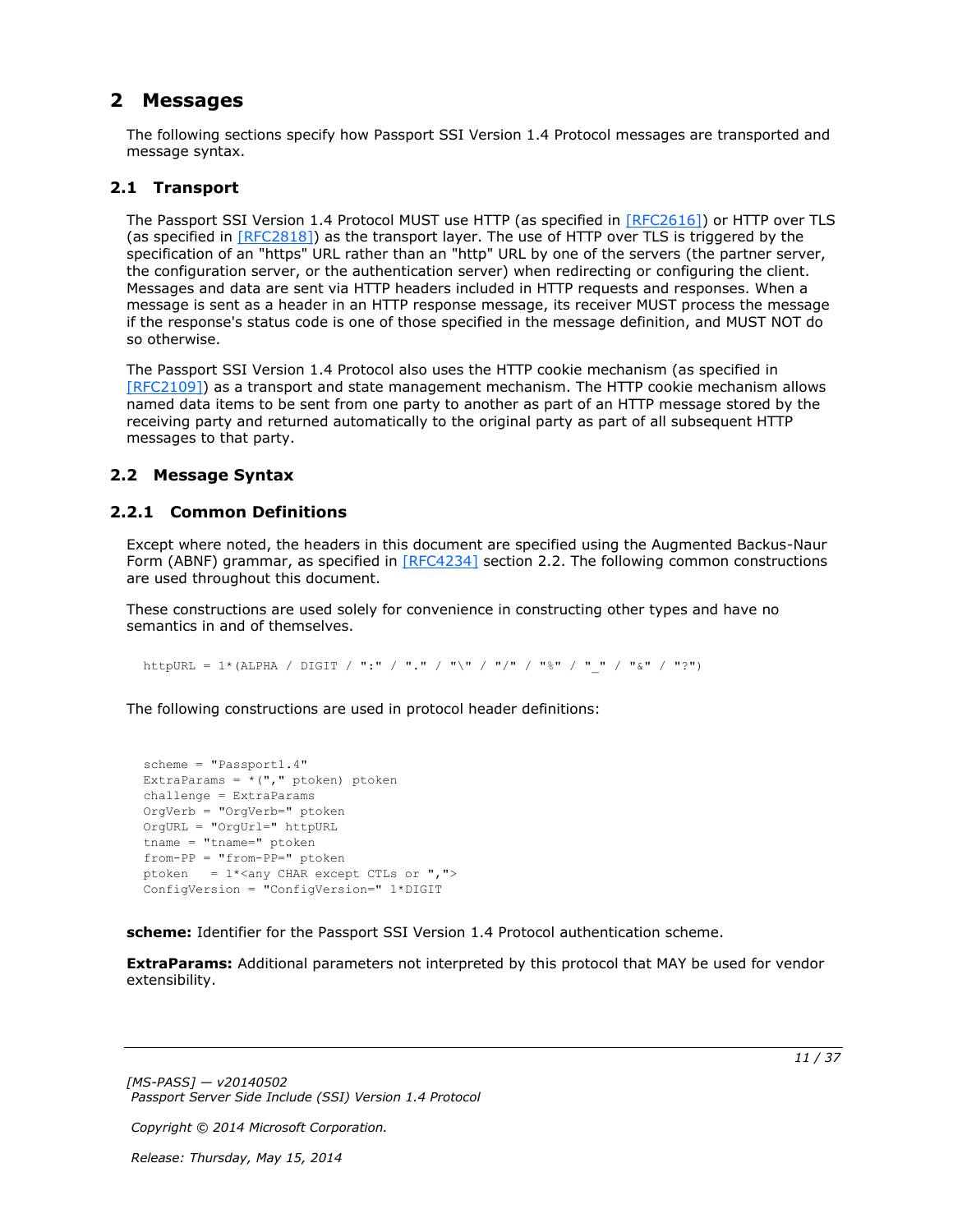**challenge:** A comma-separated list of parameters returned by a server for use by a client in the process of proving its identity.

**OrgVerb:** A string containing the HTTP verb that triggered the original server challenge, for example, "GET".

**OrgURL:** The URL in an HTTP request that triggered a server challenge.

**tname:** An informational parameter that contains the name of a cookie specified on a response. A client SHOULD ignore this parameter.

**ptoken:** A string that can contain any alphanumeric characters and separators, except for a comma.

<span id="page-11-2"></span>**from-PP:** A string that is opaque to the client. This value is received from a server and MUST be passed back unchanged on a subsequent request[.<2>](#page-32-2)

#### <span id="page-11-0"></span>**2.2.2 Authentication Server Challenge Message**

<span id="page-11-1"></span>The Authentication Server Challenge message is sent by the authentication server to the client and indicates that the sign-in request or token request failed.

This message is processed only when returned with a 401 HTTP status code. The return value MUST be as follows.

```
Authentication-Server-Challenge-Message = "WWW-Authenticate:"
 scheme 1*SP da-status "," srealm ["," customtoken] ["," prompt]
["," cburl] ["," cbtxt] 
status-codes = "failed" / "failed-noretry"
da-status = "da-status=" status-codes
srealm = "srealm=" ptoken
cburl = "cburl=" httpURL
cbtxt = "cbtxt=" ptoken
prompt = "prompt"
customtoken = ptoken
```
**da-status:** Specifies if the receiving client MUST retry the request. The client's precise interpretation of the possible values of "da-status" is specified in section  $3.1.5.2$ .

**srealm:** A string that MUST contain the realm name of the authentication server.

**cburl:** Specifies a co-branding URL.

**Cbtxt:** Specifies optional co-branding text.

**prompt:** Specifies, by its presence, that the client MUST prompt the user for credentials.

**customtoken:** Custom parameter that an authentication server MAY add to the response. Not explicitly part of the protocol.

This token is interpreted by the authentication server only. The client MUST not interpret the value. The client MUST send the token unchanged to the authentication server in a subsequent Sign-in [Request](#page-13-3) message.

Example:

WWW-Authenticate: Passport1.4 da-status=failed,

*[MS-PASS] — v20140502 Passport Server Side Include (SSI) Version 1.4 Protocol* 

*Copyright © 2014 Microsoft Corporation.*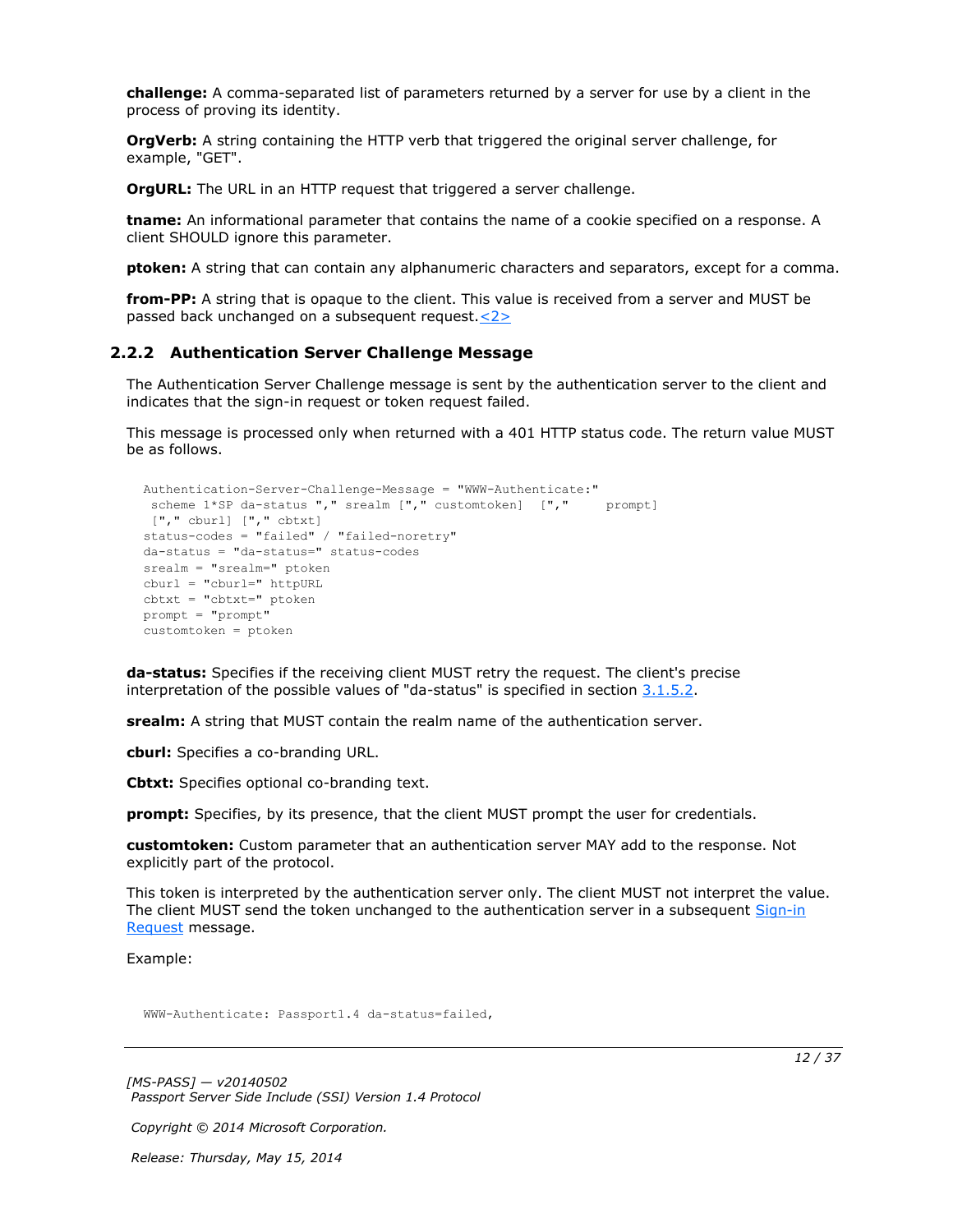<span id="page-12-5"></span>srealm=Passport.NET, ts = - 2, prompt

#### <span id="page-12-0"></span>**2.2.3 Authentication Server-Instructed Update Message**

The Authentication Server-Instructed Update message MAY be included by the authentication server in any of its response messages to the client to indicate the current configuration version.  $\langle 3 \rangle$ 

```
Authentication-Server-Instructed-Update-Message = "PassportConfig:"
ConfigVersion
```
**ConfigVersion:** MUST specify the current authentication server version number.

Example:

<span id="page-12-3"></span>PassportConfig: ConfigVersion=14

#### <span id="page-12-1"></span>**2.2.4 Authentication Server Logout Message**

The Authentication Server Logout message MUST be sent by the authentication server to the client to indicate that the user has successfully logged out.

This message is processed when included in an HTTP response with any status code.

```
Authentication-Server-Logout-Message = "Authentication-Info:"
scheme 1*SP "da-status=logout"
```
Example:

<span id="page-12-4"></span>Authentication-Info: Passport1.4 da-status=logout

## <span id="page-12-2"></span>**2.2.5 Authentication Server Redirect Message**

The Authentication Server Redirect message is used to indicate that the client SHOULD redirect its [Sign-in Request](#page-13-3) message or its [Token Request](#page-14-4) message to a different authentication server. It is sent from the authentication server to the client. The HTTP response message to which this message is attached MUST be an HTTP 302 redirect (as specified in [\[RFC2616\]](http://go.microsoft.com/fwlink/?LinkId=90372) section 10.3.3) in which the HTTP Location header MUST contain the URL of the correct authentication server.

```
Authentication-Server-Redirect-Message = "Authentication-Info:"
 scheme 1*SP "da-status=redir"
```
Example:

Authentication-Info: Passport1.4 da-status=redir

*[MS-PASS] — v20140502 Passport Server Side Include (SSI) Version 1.4 Protocol* 

*Copyright © 2014 Microsoft Corporation.*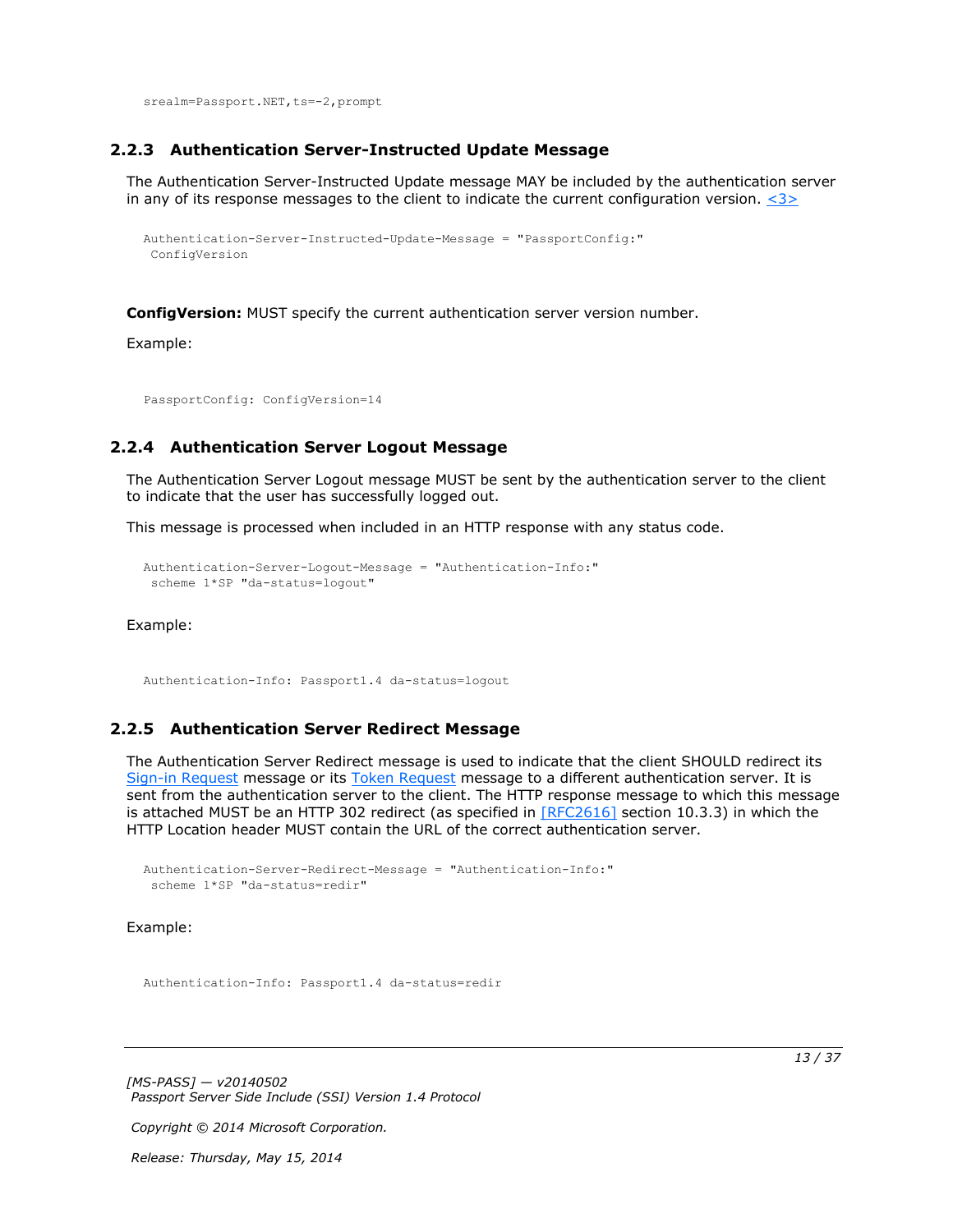## <span id="page-13-0"></span>**2.2.6 First Authenticated Request Message**

The client MUST issue a First Authenticated Request message to the partner server after receiving a partner token from the authentication server.

```
First-Authenticated-Request-Message = "Authorization:" scheme 1*SP from-PP
```
Example:

<span id="page-13-3"></span>Authorization: Passport1.4 from-PP=1puV5BFuLD

### <span id="page-13-1"></span>**2.2.7 Sign-in Request Message**

This message contains the user's credentials and is sent by the client to the authentication server. It MUST contain the parameters in the [Authentication Server Challenge](#page-11-1) message received from the partner server that originally initiated authentication.

```
Sign-in-Request-Message = "Authorization:" scheme 1*SP sign-in ","
 pwd "," elapsed-time "," OrgVerb "," OrgURL ["," customtoken] "," challenge
sign-in = "sign-in=" signin-name
pwd = "pwd=" passphrase
elapsed-time = "elapsed-time=" 1*DIGIT
signin-name = signin-str "@" signin-str "." signin-str
signin-str = 1*(%d39 / %d45 / %d46 / %d48-57 / %d65-90 / %d95 / %d97-122)
passphrase = 1*(8d33-126)
```
**sign-in:** A string that MUST specify the user's sign-in name. It MUST be **[UTF-8](%5bMS-GLOS%5d.pdf)**–encoded (as specified in [\[RFC3629\]\)](http://go.microsoft.com/fwlink/?LinkId=90439) and unsafe character-escaped (as specified in [\[RFC2396\]\)](http://go.microsoft.com/fwlink/?LinkId=90339). The name MUST be an email name and can contain alphanumeric characters, hyphens, and periods.

**pwd:** A string that MUST specify the user's password. It MUST be UTF-8–encoded (as specified in [\[RFC3629\]\)](http://go.microsoft.com/fwlink/?LinkId=90439) and unsafe character-escaped (as specified in [\[RFC2396\]\)](http://go.microsoft.com/fwlink/?LinkId=90339). Alphanumeric and special characters MAY be used. If a comma is used in the password, it MUST be escaped, as specified in [\[RFC2396\].](http://go.microsoft.com/fwlink/?LinkId=90339)

**elapsed-time:** A non-negative integer that MUST specify the duration, in seconds, since the sign-in name and password were placed in the token cache by the client. A value of 0 specifies that the user was prompted for credentials and cached credentials are not being sent.

**customtoken:** Optional token received from the authentication server in an Authentication Server Challenge message.

Example:

```
Authorization: Passport1.4 sign-in=user1%40example.com,pwd=password,
elapsed-time=0, OrgVerb=GET,OrgUrl=https://partner.example.com/auth.asp,
param1,param2
```
*[MS-PASS] — v20140502 Passport Server Side Include (SSI) Version 1.4 Protocol* 

*Copyright © 2014 Microsoft Corporation.*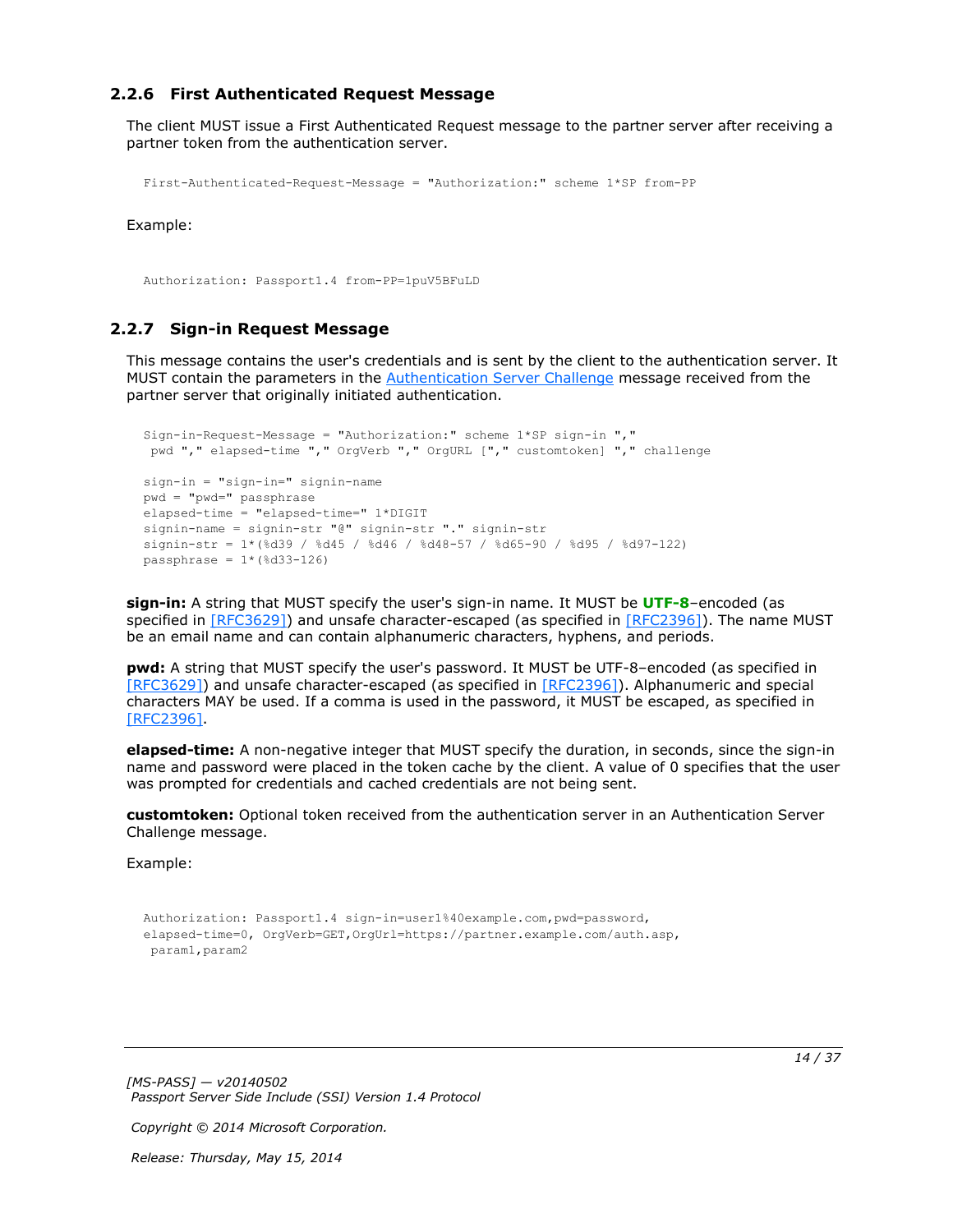**Note** The challenge is in whatever format the partners in the realm and the AS agree to use, and is not part of the protocol. It MUST be a comma-separated set of ptoken elements, as specified in the ABNF in section [2.2.1.](#page-10-4)

#### <span id="page-14-0"></span>**2.2.8 Partner Server Challenge Message**

<span id="page-14-3"></span>The Partner Server Challenge message, sent by the partner server to the client, indicates that the client's request failed and MUST describe the partner token needed to gain access to the URL.

This message may contain any number of comma-separated ptoken elements, specified in section [2.2.1,](#page-10-4) as the challenge. The client MUST treat the challenge as-is and pass it along to the authentication server in a [Token Request](#page-14-4) message or a [Sign-in Request](#page-13-3) message.

This message SHOULD be processed only when included in an HTTP response with a 302 or 401 status code. $\leq 4>$ 

```
Partner-Server-Challenge-Message = "WWW-Authenticate:" scheme 1*SP challenge["," upgrade]
upgrade = "Negotiate2SupportedIf=" condition
condition = 1* (ALPHA / DIGIT)
```
#### Example:

<span id="page-14-5"></span>WWW-Authenticate: Passport1.4 param1,param2,Negotiate2SupportedIf=LiveSSP

#### <span id="page-14-1"></span>**2.2.9 Set Token Message**

The Set Token message MUST be sent by the partner server to the client in response to successful processing of a [First Authenticated Request](#page-13-2) message. Successful processing here means that the client was successfully authenticated. The partner server uses this message to set its own tokens as cookies.

This message SHOULD be processed for any HTTP status code[.<5>](#page-32-5)

```
Set-Token-Message = "Authentication-Info:" scheme 1*SP [tname *("," tname)]
```
#### Example:

<span id="page-14-4"></span>Authentication-Info: Passport1.4 tname=MSPAuth,tname=MSPProf

#### <span id="page-14-2"></span>**2.2.10 Token Request Message**

The Token Request message is sent by the client to the authentication server to retrieve a new partner token. The request MUST contain the challenge from the [Partner Server Challenge](#page-14-3) message the client just received. The challenge itself is opaque to the client and is outside the Passport SSI Version 1.4 Protocol. If the client already has an authentication token, it MUST be passed automatically to the authentication server in an HTTP cookie.

Token-Request-Message = "Authorization:" scheme 1\*SP "tname=,"

*[MS-PASS] — v20140502 Passport Server Side Include (SSI) Version 1.4 Protocol* 

*Copyright © 2014 Microsoft Corporation.*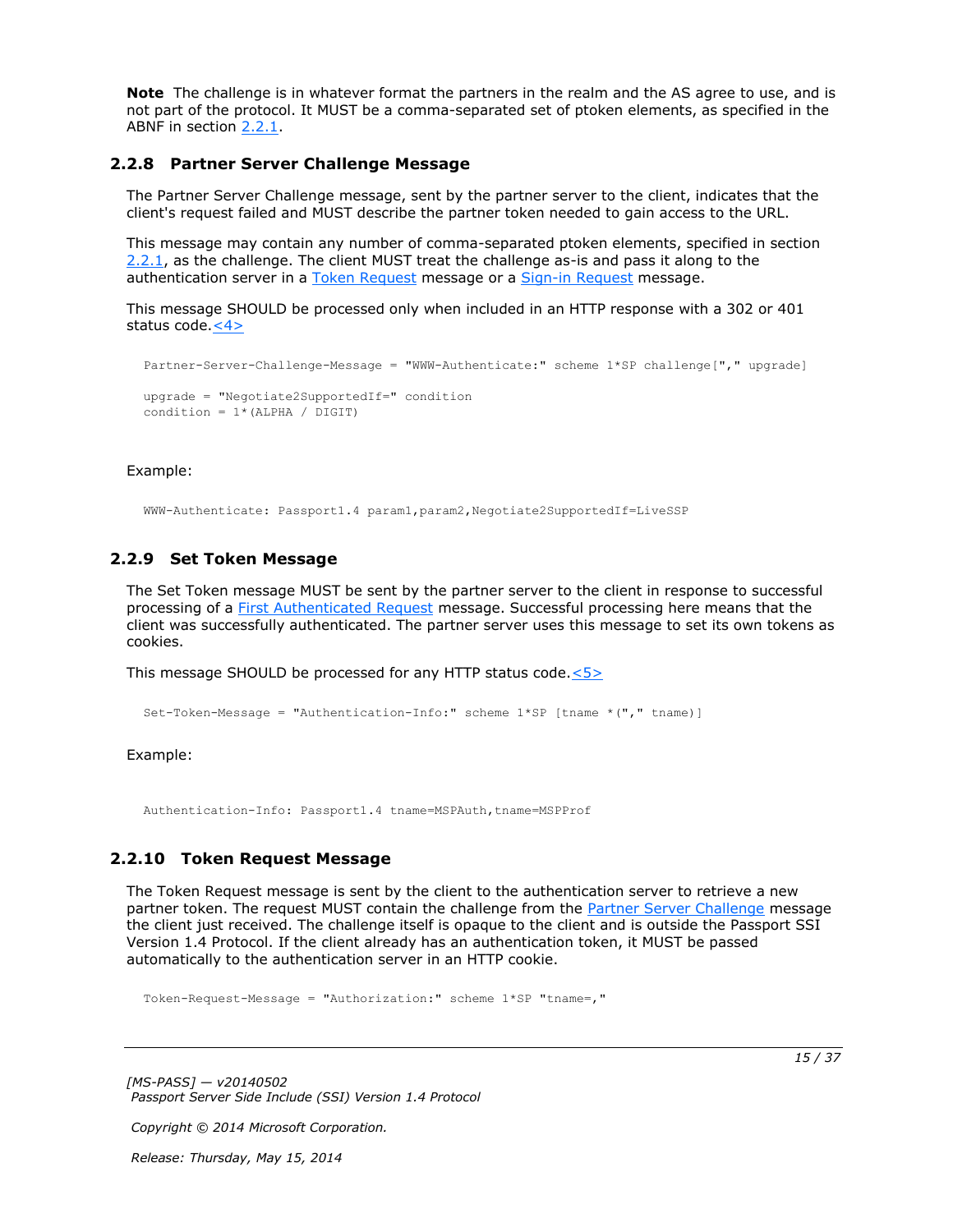OrgVerb "," OrgUrl "," challenge

The parameters from the [Authentication Server Challenge](#page-11-1) message MUST NOT have names from the preceding list.

Example:

```
Authorization: Passport1.4 tname=,OrgVerb=GET,OrgUrl=
https://partner.example.com/auth.asp,param1,param2
```
<span id="page-15-2"></span>**Note** The challenge, as in the preceding example, may be any number of comma-separated elements, as specified in section [2.2.1.](#page-10-4)

#### <span id="page-15-0"></span>**2.2.11 Token Response Message**

The authentication server sends a Token Response message to the client when it can issue a partner token or tokens that are satisfactory to the partner server.

This message MUST be processed when included in an HTTP response with any status code.

```
Token-Response-Message = "Authentication-Info:" scheme 1*SP
 "da-status=success" *("," tname) "," from-PP "," ru
ru = "ru=" httpURL
```
**ru:** Specifies a URL to which the client MUST issue its next [First Authenticated Request](#page-13-2) message.

Example:

```
Authentication-Info: Passport1.4 da-status=success,
from-PP=1puV5BFuLD,
ru=http://partner.example.com/default.asp
```
#### <span id="page-15-1"></span>**2.2.12 Update Configuration Message**

The Update Configuration message is sent from the configuration server to the client and contains configuration information.

This message MUST be processed when included in an HTTP response with any status code.

```
Update-Configuration-Message = "PassportURLs:" DARealm "," DALogin ","
DAReg "," Properties "," Privacy "," GeneralRedir "," Help "," ConfigVersion
DARealm = "DARealm=" token
DALogin = "DALogin=" httpURL
DAReg = "DAReg=" httpURL
Properties = "Properties=" httpURL
Privacy = "Privacy=" httpURL
GeneralRedir = "GeneralRedir=" httpURL
Help = "Help=" httpURL
```
*[MS-PASS] — v20140502 Passport Server Side Include (SSI) Version 1.4 Protocol* 

*Copyright © 2014 Microsoft Corporation.*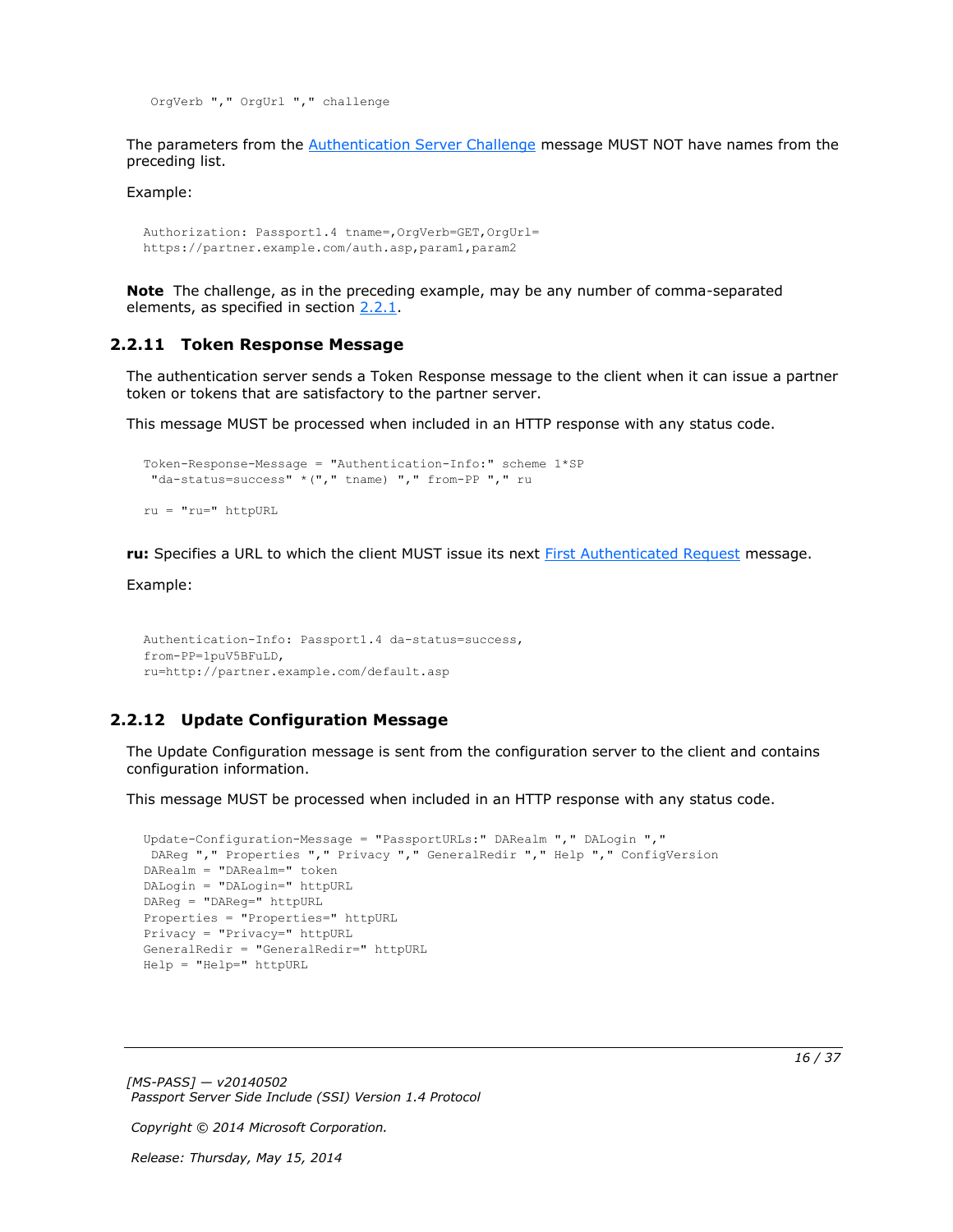**DARealm:** A string that MUST specify the name of an authentication server realm. The protocol does not impose restrictions on the DARealm string format.

**DALogin:** MUST specify the URL of the authentication server for the realm identified by DARealm. The URL MUST be valid in form, as specified in [\[RFC1738\].](http://go.microsoft.com/fwlink/?LinkId=90287)

**DAReg:** Specifies the URL (in the format specified in [\[RFC1738\]\)](http://go.microsoft.com/fwlink/?LinkId=90287) in which a user can register for an account in the realm identified by DARealm.

**Properties:** Specifies a URL that displays the properties of a user account in the realm identified by DARealm.

**Privacy:** Specifies the URL of the human-readable privacy policy for the realm identified by DARealm.

**GeneralRedir:** Specifies a general-purpose redirector URL.

**Help:** The URL in which the Help page SHOULD be located for the realm identified by DARealm.

**ConfigVersion:** An integer that specifies the version number of this collection of configuration information.

Example:

PassportURLs: DARealm=Passport.Net,DALogin=sign-in.live.com/login2.srf, DAReg=https://accountservices.passport.net/UIXPWiz.srf, Properties=https://accountservices.msn.com/editprof.srf, Privacy=https://accountservices.passport.net/PPPrivacyStatement.srf, GeneralRedir=http://nexusrdr.passport.com/redirect.asp, Help=https://accountservices.passport.net,ConfigVersion=14

*[MS-PASS] — v20140502 Passport Server Side Include (SSI) Version 1.4 Protocol* 

*Copyright © 2014 Microsoft Corporation.*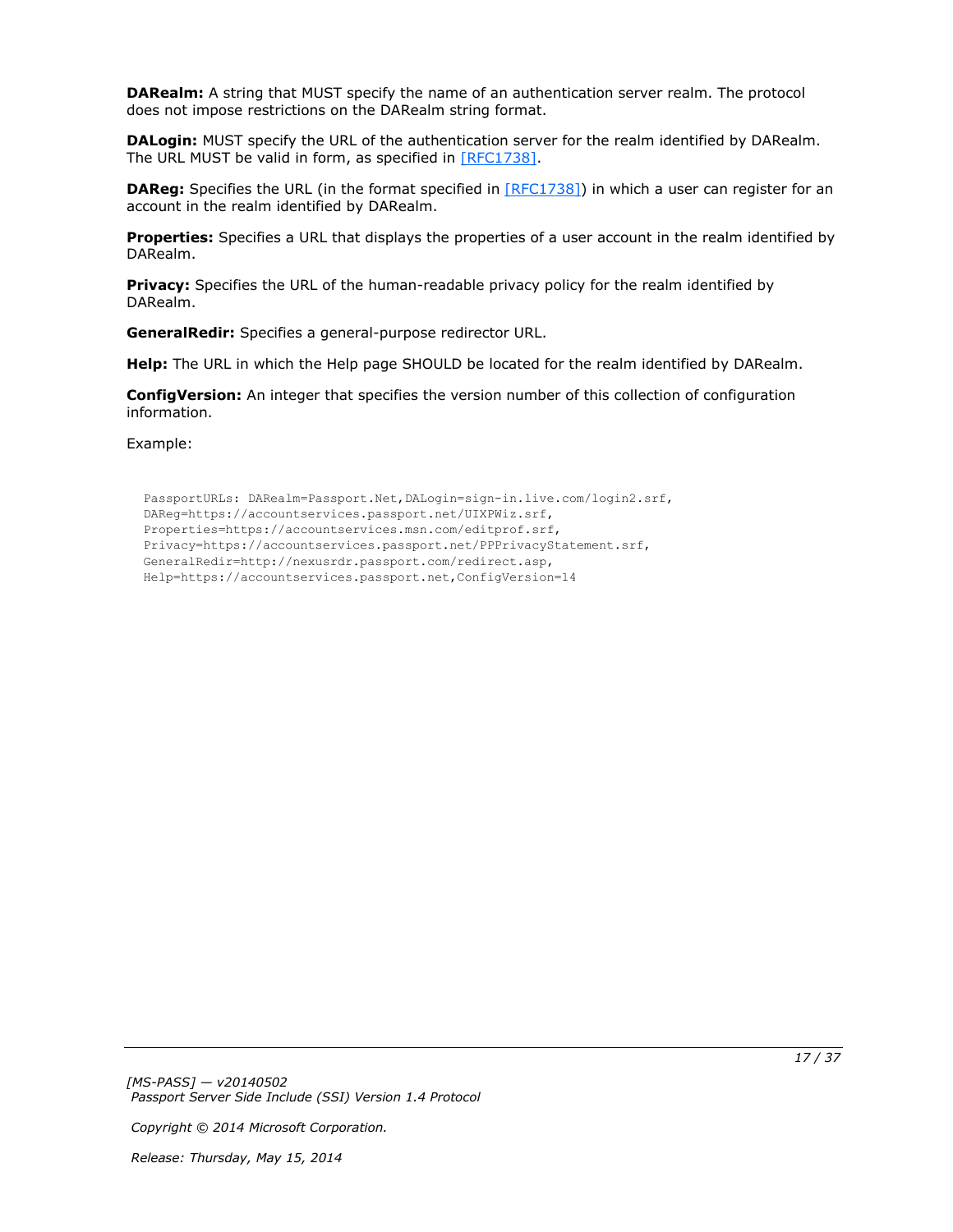# <span id="page-17-0"></span>**3 Protocol Details**

The following sections specify details of the Passport SSI Version 1.4 Protocol, including abstract data models and message processing rules.

An implementation SHOULD implement the client role specified in section [3.1.](#page-17-4)

An implementation MAY implement the partner server role specified in section [3.2.](#page-22-10)

<span id="page-17-4"></span>An implementation MAY implement the authentication server role specified in section  $3.3$ .

## <span id="page-17-1"></span>**3.1 Client Details**

## <span id="page-17-2"></span>**3.1.1 Abstract Data Model**

<span id="page-17-5"></span>This section describes a conceptual model of possible data organization that an implementation maintains to participate in this protocol. The described organization is provided to facilitate the explanation of how the protocol behaves. This document does not mandate that implementations adhere to this model as long as their external behavior is consistent with what is described in this document.

In addition to the information with which clients MUST initially be configured, such as a configuration server URL (as specified in section  $1.5$ ), clients MUST store the following states:

- **Passport Session Table**: A set of states for each passport session. Each entry in the passport session table is created and deleted as specified in sections  $3.1.4.1$  and  $3.1.4.2$ , respectively, and has the following states:
	- **Passport Configuration Data**: All of the name/value pairs sent in the Update Configuration [\(section 2.2.12\)](#page-15-3) message.
	- **Original HTTP Verb**: The HTTP verb for every HTTP request sent that has not yet received a response or whose response has included a [Partner Server Challenge Message \(section 2.2.8\).](#page-14-3)
	- **Original HTTP URL**: The HTTP URL for every HTTP request sent that has not yet received a response, or whose response has included a Partner Server Challenge Message.
	- **Last Sign-in Request**: The most recently sent [Sign-in Request](#page-13-3) message, in case it must be resent due to a redirect (as specified in section  $3.1.5.6$ ).
	- **Sent First Authenticated Request**: A flag that indicates whether the client has previously sent a [First Authenticated Request Message \(section 2.2.6\).](#page-13-2)
- **Passport Cookies**: All HTTP cookies returned by authentication servers and partner servers.
- **Partner Challenge**: The challenge information provided in the Partner Server Challenge Message, as specified in section [2.2.8.](#page-14-3)
- <span id="page-17-6"></span> **Cached User Credentials**: An optional user name and password pair with timestamp to the second at which the credentials were stored. $\leq 6$

## <span id="page-17-3"></span>**3.1.2 Timers**

<span id="page-17-7"></span>None.

*Copyright © 2014 Microsoft Corporation.*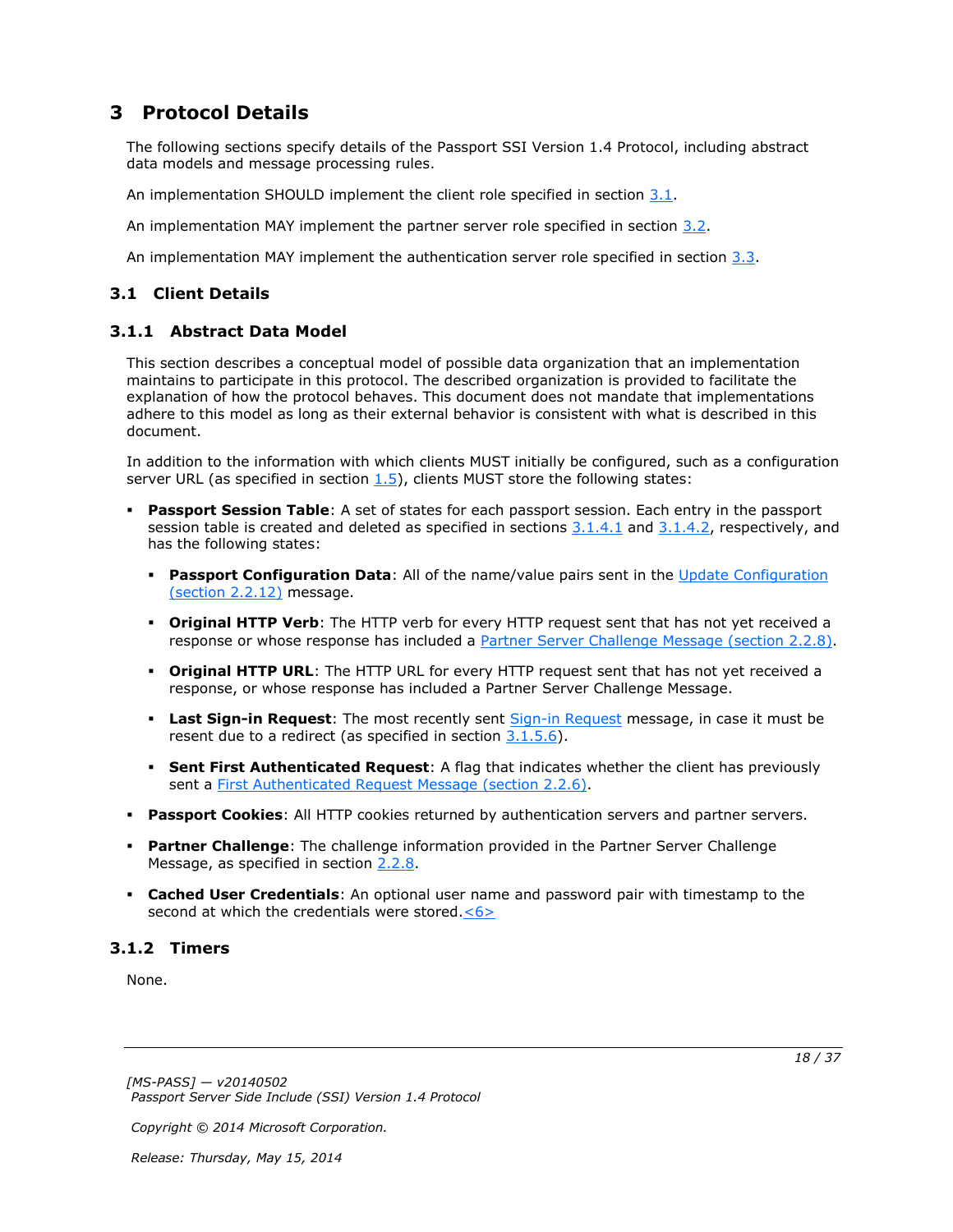## <span id="page-18-0"></span>**3.1.3 Initialization**

<span id="page-18-9"></span><span id="page-18-8"></span>**Passport Session Table** is initialized to empty.

## <span id="page-18-1"></span>**3.1.4 Higher-Layer Triggered Events**

<span id="page-18-5"></span>None.

## <span id="page-18-2"></span>**3.1.4.1 Opening a Passport Session**

When a higher-layer application initiates an HTTP request that supports the Passport SSI Version 1.4 Protocol, it creates a new entry in the **Passport Session Table** to be used with the HTTP request. When a new entry is created, its state is initialized as follows:

- **Passport Configuration Data** is initialized to empty.
- **Original HTTP Verb** is initialized to empty.
- **Original HTTP URL** is initialized to empty.
- **Last Sign-in Request** is initialized to empty.
- <span id="page-18-6"></span>**Sent First Authenticated Request** is initialized to FALSE.

## <span id="page-18-3"></span>**3.1.4.2 Closing a Passport Session**

<span id="page-18-7"></span>When a higher-layer application completes an HTTP request (including the Passport processing described in section [3.1.5\)](#page-18-7), its entry in the **Passport Session Table** is deleted.

## <span id="page-18-4"></span>**3.1.5 Processing Events and Sequencing Rules**

The following two diagrams illustrate message processing at the client:

*Copyright © 2014 Microsoft Corporation.*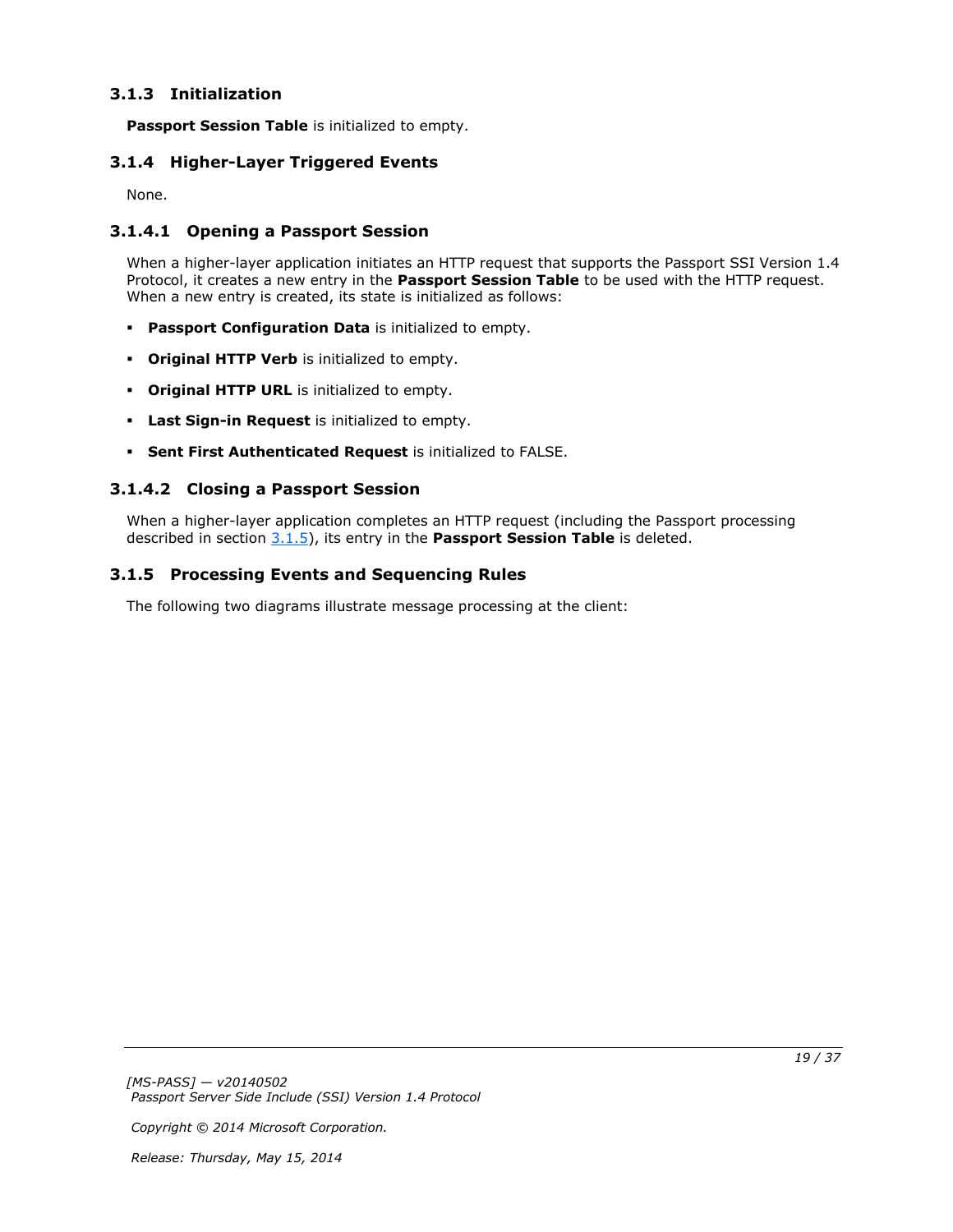

**Figure 1: Message processing at the client part A**

*Copyright © 2014 Microsoft Corporation.*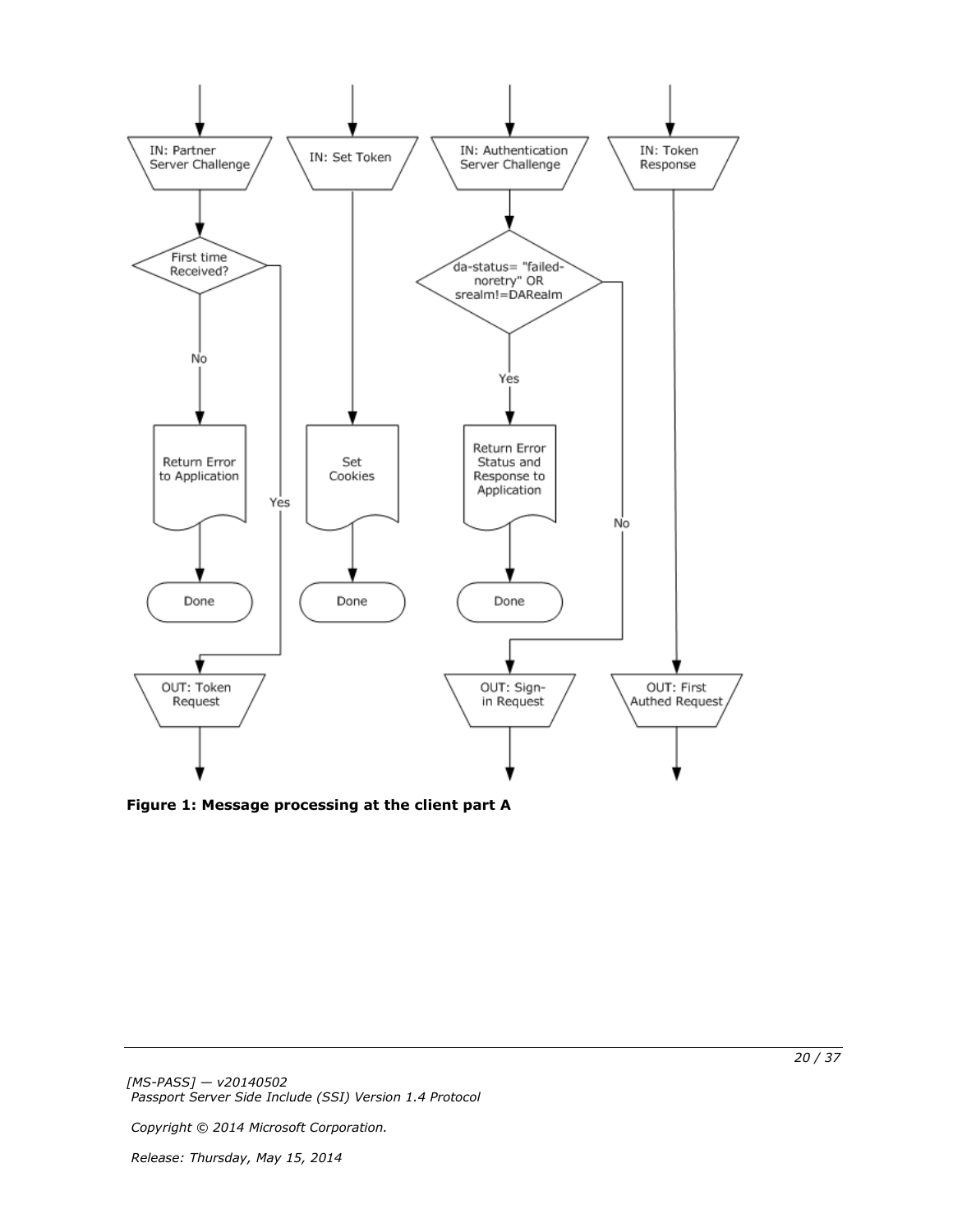

#### **Figure 2: Message processing at the client part B (continued)**

## <span id="page-20-0"></span>**3.1.5.1 Processing Partner Server Challenge Messages**

<span id="page-20-1"></span>After receiving a [Partner Server Challenge](#page-14-3) message with **Sent First Authenticated Request** set to FALSE, the client MUST send the authentication server a [Token Request](#page-14-4) message. The client MUST pass the parameters from the Partner Server Challenge message as-is to the authentication server in the Token Request message and store them in **Partner Challenge**. The values for the *OrgVerb* and *OrgUrl* parameters MUST be the **Original HTTP Verb** and **Original HTTP URL** stored (as specified in section  $3.1.1$ ) for the HTTP request whose response included the received Partner Server Challenge message.

*[MS-PASS] — v20140502 Passport Server Side Include (SSI) Version 1.4 Protocol* 

*Copyright © 2014 Microsoft Corporation.*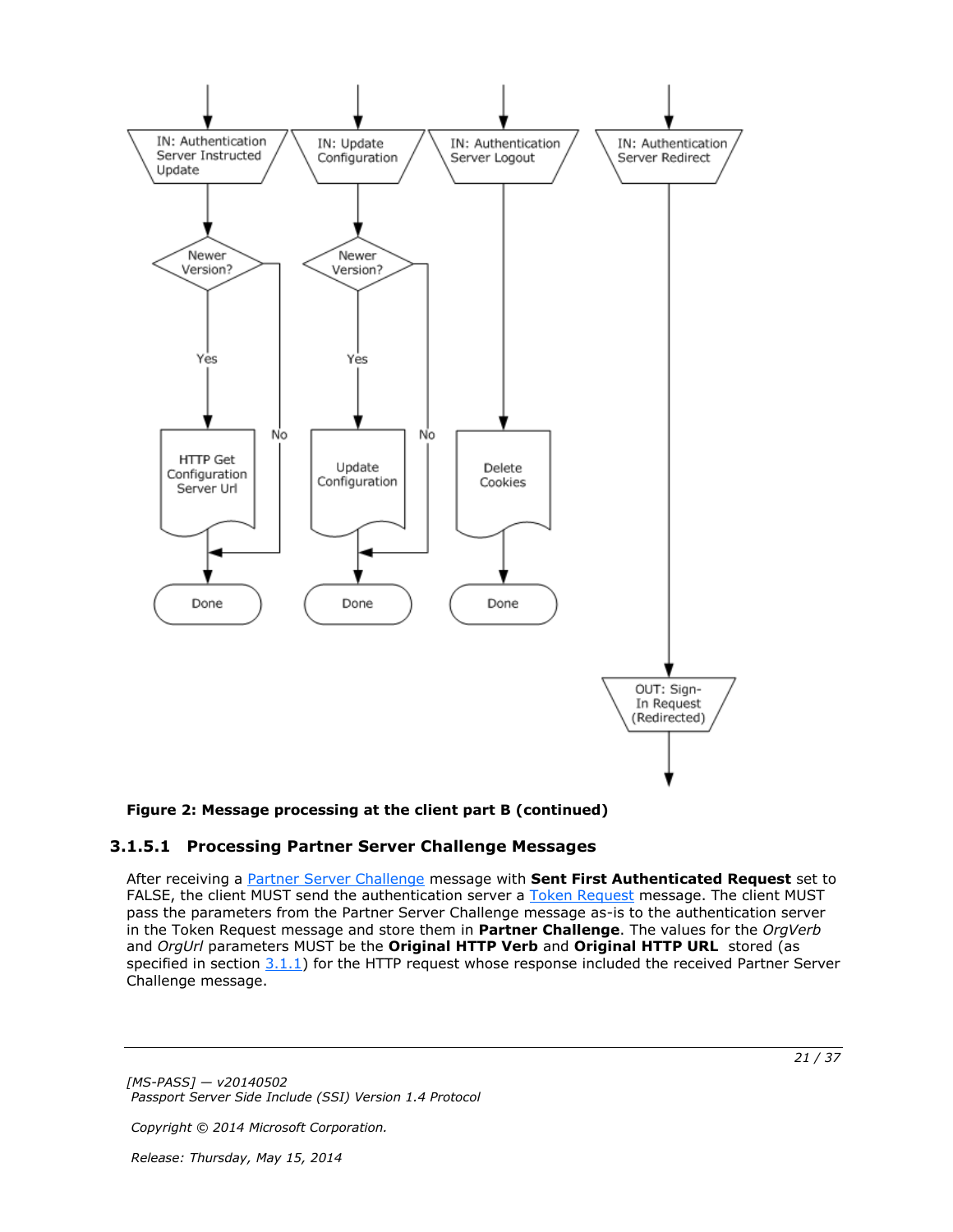If the client receives a Partner Server Challenge message with **Sent First Authenticated Request** set to TRUE (that is, a second time from the same partner server before receiving a [Set Token](#page-14-5) message from that partner server), the client MUST pass an error up to the application.

<span id="page-21-6"></span>If the client receives an upgrade token it MAY evaluate the condition. The client MAY then choose to ignore the Passport Tweener WWW-Authenticate header.  $\leq 7$ 

## <span id="page-21-0"></span>**3.1.5.2 Processing Authentication Server Challenge Messages**

<span id="page-21-4"></span>If the received "da-status" value in the **Authentication Server Challenge message is set to "fail**noretry", or if the received value of srealm does not equal the value of **DARealm** in the client's stored **Passport Configuration Data** (as specified in section [3.1.1\)](#page-17-5), the client MUST handle the error by passing to the application the HTTP 401 status along with any HTML content contained in the accompanying HTTP response. Otherwise, the client MUST respond with a [Sign-in Request](#page-13-3) message to the authentication server and store this message as **Last Sign-in Request** for reuse in case of a redirect (as specified in section [3.1.5.6\)](#page-22-11).

If the received Authentication Server Challenge message includes a *prompt* predicate parameter, the user MUST be prompted for a user name and password, which MUST then be used to assign the values of sign-in and Pwd in the Sign-in Request message. Otherwise, the client MAY take the values of sign-in and Pwd from its stored credentials, **Cached User Credentials**, as specified in section [3.1.1.](#page-17-5) That is, a Passport SSI Version 1.4 Protocol client MAY utilize local code to obtain the credentials locally and provide those cached credentials to the authentication server. $\langle 8 \rangle$ 

<span id="page-21-7"></span>If **Cached User Credentials** are used, the elapsed-time value in the outgoing message MUST be set to the number of seconds between the current time and the "time entered" value stored with the **Cached User Credentials**, as specified in section  $3.1.1$ . However, if the user is prompted to enter the credentials, the elapsed-time value MUST be set to zero. The values of *OrgVerb* and *OrgUrl* MUST then be set to the values in the client's stored state for **Original HTTP Verb** and **Original HTTP URL** (as specified in section [3.1.1\)](#page-17-5). The value of *Challenge* is retrieved from **Partner Challenge**.

If present, the *cburl* and *cbtxt* parameters indicate co-branding URL and text that the client SHOULD pass to the application to be displayed to the user.

## <span id="page-21-1"></span>**3.1.5.3 Processing Authentication Server-Instructed Update Messages**

<span id="page-21-3"></span>The client MUST compare the version number of its stored **Passport Configuration Data** (as specified in section  $3.1.1$ ) to the version number supplied in this message. If the client's stored version number is lower than the version number supplied in the message, the client MUST issue an HTTP GET to the configuration server URL (as specified in section  $1.5$ ). Handling of the response to this HTTP GET message is specified in section  $3.1.5.4$ .

## <span id="page-21-2"></span>**3.1.5.4 Updating Configuration Messages**

<span id="page-21-5"></span>The client MUST update its **Passport Configuration Data** with the name/value pairs from this message if it does not have a value stored for "ConfigVersion", or if the stored value is less than that of the version returned by the configuration server. The client MUST NOT update its **Passport Configuration Data** if its stored "ConfigVersion" value is equal to or greater than the "ConfigVersion" value returned by the configuration server.

*Copyright © 2014 Microsoft Corporation.*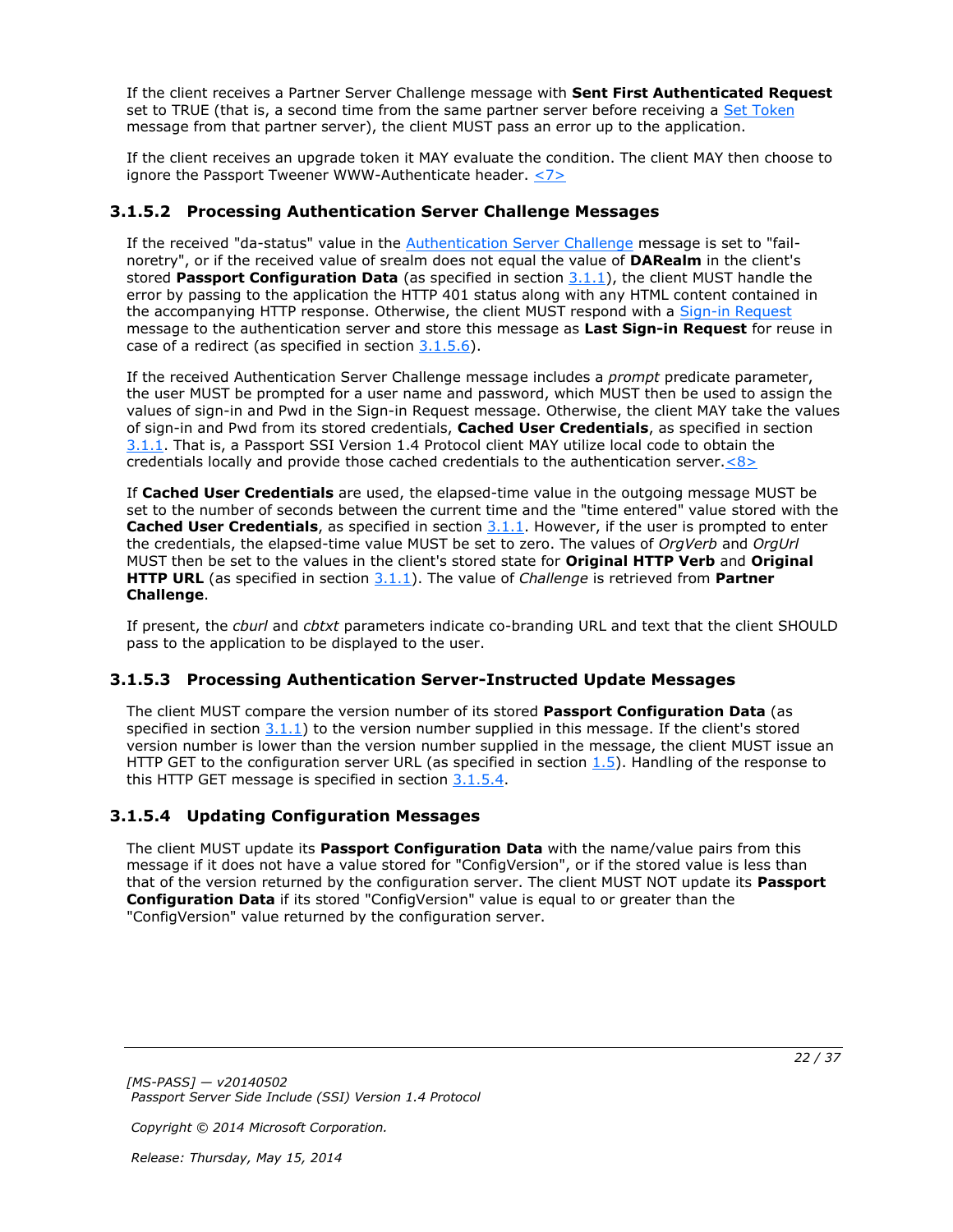## <span id="page-22-0"></span>**3.1.5.5 Processing Authentication Server Logout Messages**

<span id="page-22-12"></span>The client MUST delete the cookie containing the authentication token for the authentication server (identified by the domain in the URL) from its store of **Passport Cookies** (as specified in section [3.1.1\)](#page-17-5).

## <span id="page-22-1"></span>**3.1.5.6 Processing Authentication Server Redirect Messages**

<span id="page-22-11"></span>On receiving an [Authentication Server Redirect](#page-12-4) message, the client MUST retry the sign-in request by sending an exact duplicate of the most recently sent [Sign-in Request](#page-13-3) message stored in **Last Sign-in Request** to the indicated URL. This duplicate MUST be retrieved from the client's stored state, as specified in section [3.1.1.](#page-17-5)

## <span id="page-22-2"></span>**3.1.5.7 Processing Token Response Messages**

<span id="page-22-21"></span>The client MUST respond by sending a [First Authenticated Request](#page-13-2) message to the URL indicated by the *ru* parameter (typically the original partner server's URL) and setting **Sent First Authenticated Request** to TRUE. Its *from-PP* value MUST be set to the value of the *from-PP* value in the justreceived [Token Response](#page-15-2) message. The *tname* parameter values, if present, are strictly informational and MAY be ignored. However, the **Passport Cookies**, set on the client by the authentication server as part of the accompanying HTTP response, MUST be passed to the authentication server (as specified in [\[RFC2109\]\)](http://go.microsoft.com/fwlink/?LinkId=90315) every time an HTTP request is issued to that server until they are deleted, either by user action or in response to an [Authentication Server Logout](#page-12-3) message (see section [3.1.5.5\)](#page-22-12)[.<9>](#page-33-1)

### <span id="page-22-3"></span>**3.1.5.8 Processing Set Token Messages**

<span id="page-22-20"></span><span id="page-22-13"></span>The *tname* parameter values, if present, are strictly informational and MAY be ignored. However, the **Passport Cookies** set on the client by the authentication server as part of the accompanying HTTP response MUST be passed to the partner server (as specified in [\[RFC2109\]\)](http://go.microsoft.com/fwlink/?LinkId=90315) every time an HTTP request is issued to that server until they are deleted by user action. $<$ 10>

#### <span id="page-22-4"></span>**3.1.6 Timer Events**

<span id="page-22-17"></span><span id="page-22-16"></span>None.

## <span id="page-22-5"></span>**3.1.7 Other Local Events**

<span id="page-22-10"></span>None.

## <span id="page-22-6"></span>**3.2 Partner Server Details**

#### <span id="page-22-7"></span>**3.2.1 Abstract Data Model**

<span id="page-22-15"></span>Partner servers are stateless and store no data that changes during the running of the protocol. They do, however, store some static, preconfigured information, as specified in section  $1.5$ .

#### <span id="page-22-8"></span>**3.2.2 Timers**

<span id="page-22-19"></span><span id="page-22-18"></span>None.

#### <span id="page-22-9"></span>**3.2.3 Initialization**

None.

*[MS-PASS] — v20140502 Passport Server Side Include (SSI) Version 1.4 Protocol* 

*Copyright © 2014 Microsoft Corporation.* 

*Release: Thursday, May 15, 2014* 

<span id="page-22-14"></span>*23 / 37*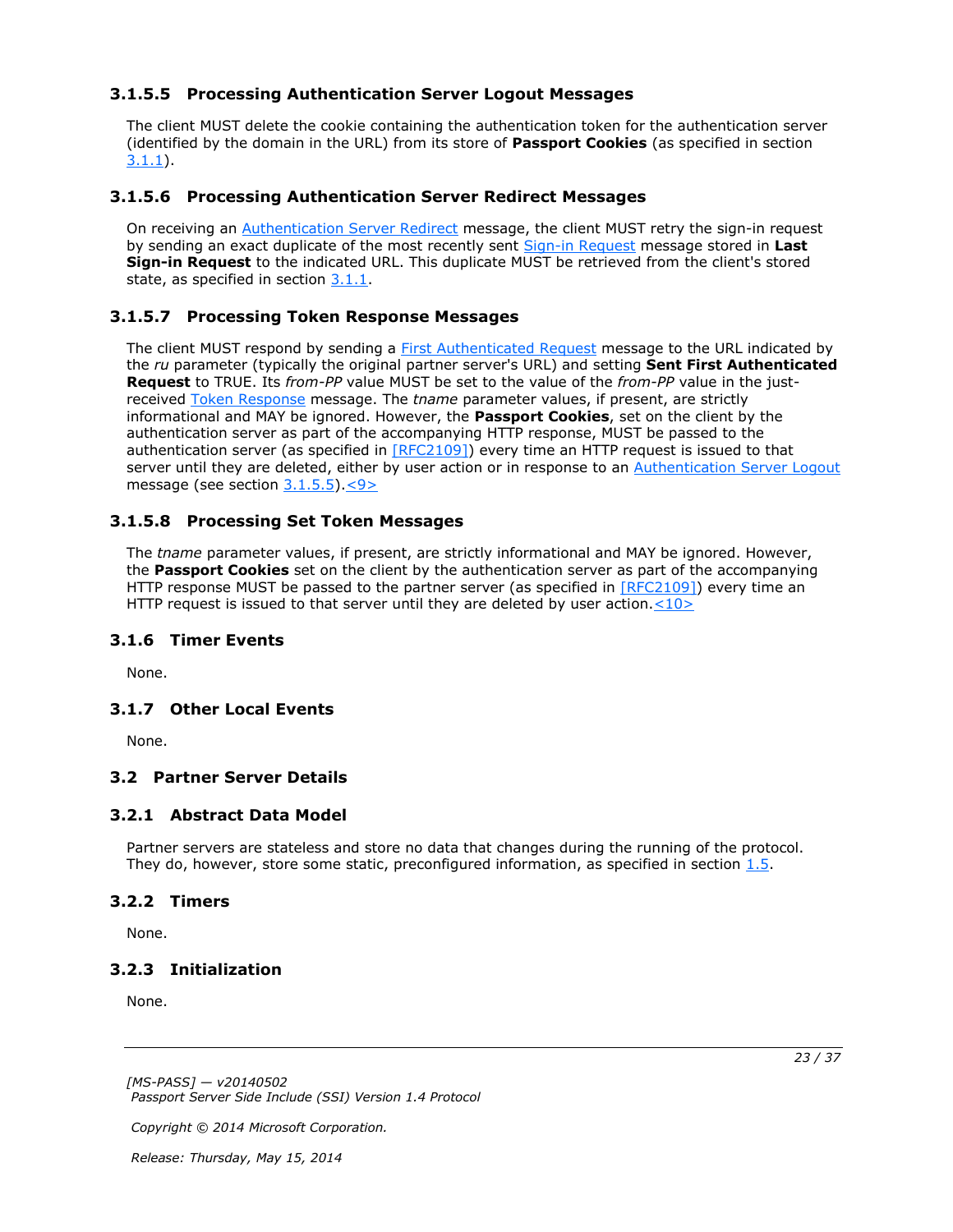## <span id="page-23-0"></span>**3.2.4 Higher-Layer Triggered Events**

<span id="page-23-5"></span><span id="page-23-4"></span>None.

## <span id="page-23-1"></span>**3.2.5 Processing Events and Sequencing Rules**

The following diagram illustrates messages processing at the partner server.



#### **Figure 3: Message processing at partner server**

## <span id="page-23-2"></span>**3.2.5.1 Processing First Authenticated Request Messages**

The partner server MUST examine the *from-PP* parameter in the [First Authenticated Request](#page-13-2) message and determine if it contains valid tokens, according to the validity criteria previously agreed on with the authentication server (as specified in section  $1.5$ ).

If the tokens are not valid, the partner server MUST respond with a [Partner Server Challenge](#page-14-3) message. The text strings included in this message are, as in the case of an unauthenticated access attempt (as specified in section  $3.2.5.2$ ), strictly a matter of prior agreement between the partner server and the authentication server (as specified in section  $1.5$ ).

If the tokens are valid, the partner server MUST respond with a [Set Token](#page-14-5) message. As part of the HTTP response that contains the Set Token message, the partner server MUST set the values of one or more HTTP cookies on the client (as specified in [\[RFC2109\]\)](http://go.microsoft.com/fwlink/?LinkId=90315) containing the value of the *from-PP*

*[MS-PASS] — v20140502 Passport Server Side Include (SSI) Version 1.4 Protocol* 

*Copyright © 2014 Microsoft Corporation.* 

*Release: Thursday, May 15, 2014* 

<span id="page-23-3"></span>*24 / 37*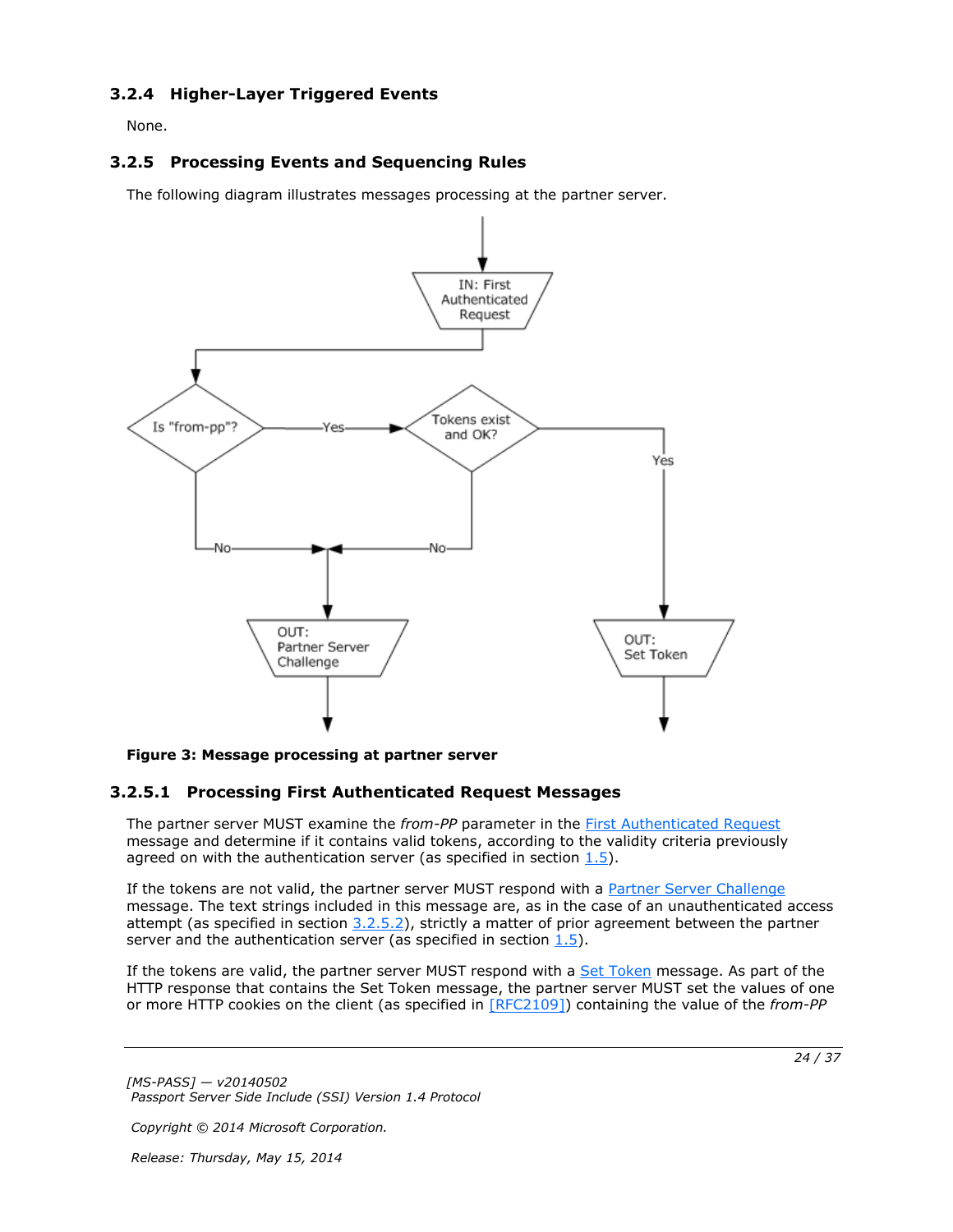parameter in the received First Authenticated Request message. One or more corresponding *tname* parameter values MAY be included in the Set Token message. If included, they MUST contain the names of the HTTP cookies set on the client.

## <span id="page-24-0"></span>**3.2.5.2 Attempting to Access a Restricted Resource**

<span id="page-24-10"></span>On receiving an HTTP request for a URL designated by the partner server as requiring Passport SSI Version 1.4 Protocol authentication, the partner server MUST send the client a Partner Server [Challenge](#page-14-3) message. The parameter names and values in this message are strictly a matter of prior agreement between the partner server and the authentication server, as specified in section [1.5.](#page-8-3)

## <span id="page-24-1"></span>**3.2.6 Timer Events**

<span id="page-24-16"></span>None.

## <span id="page-24-2"></span>**3.2.7 Other Local Events**

<span id="page-24-9"></span>None.

## <span id="page-24-3"></span>**3.3 Authentication Server Details**

## <span id="page-24-4"></span>**3.3.1 Abstract Data Model**

<span id="page-24-11"></span>Authentication servers are stateless and store no data that changes during the running of the protocol. They do, however, store some static, preconfigured information, as specified in section [1.5.](#page-8-3)

## <span id="page-24-5"></span>**3.3.2 Timers**

<span id="page-24-15"></span><span id="page-24-13"></span>None.

## <span id="page-24-6"></span>**3.3.3 Initialization**

<span id="page-24-12"></span>None.

## <span id="page-24-7"></span>**3.3.4 Higher-Layer Triggered Events**

<span id="page-24-14"></span>None.

## <span id="page-24-8"></span>**3.3.5 Processing Events and Sequencing Rules**

The following diagram illustrates messages processing at the authentication server.

*Copyright © 2014 Microsoft Corporation.*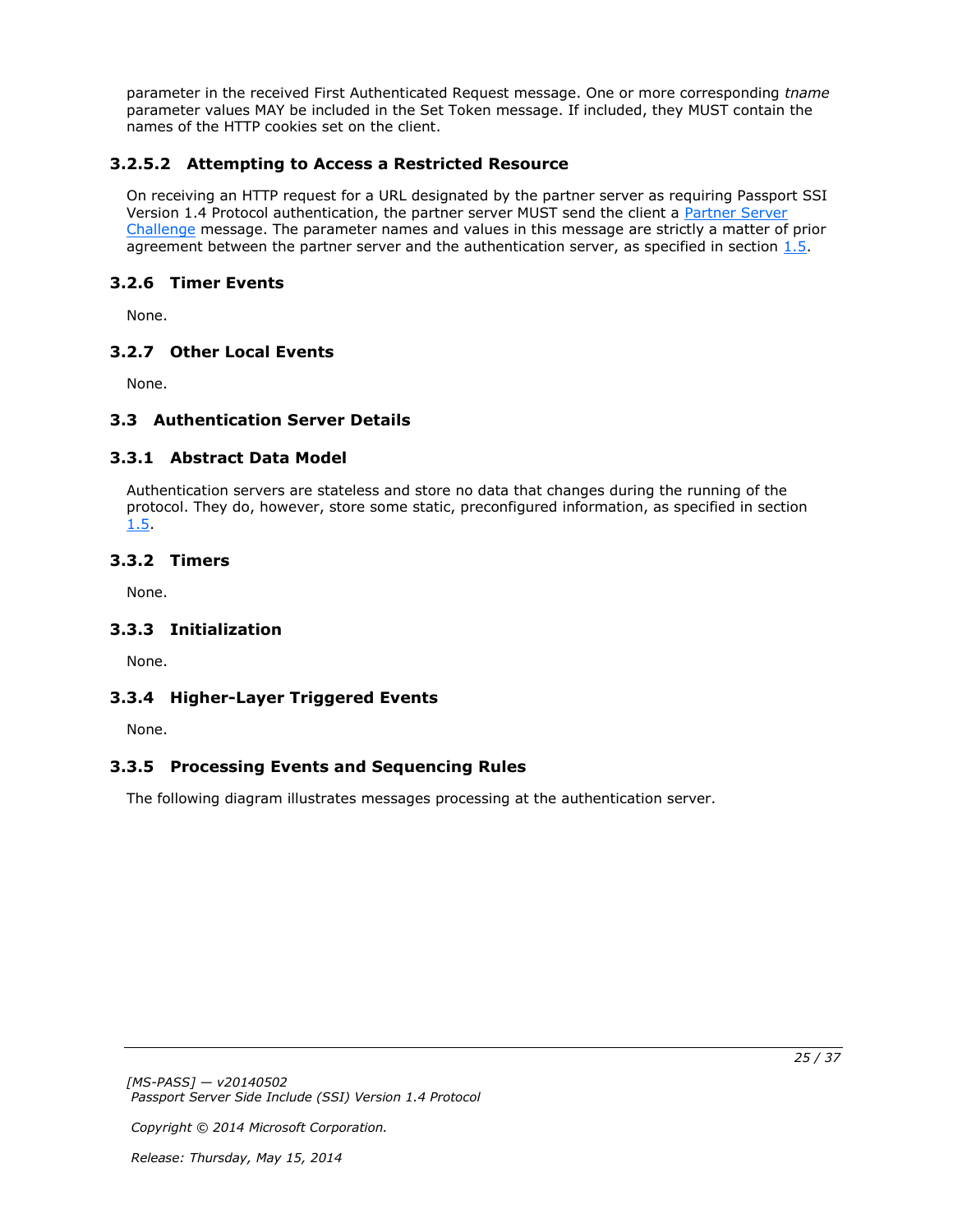

<span id="page-25-1"></span>**Figure 4: Message processing at authentication server**

### <span id="page-25-0"></span>**3.3.5.1 Processing Sign-in Request Messages**

The authentication server MUST determine, based on the sign-in parameter in the message, if it is the correct authentication server to handle this [Sign-in Request](#page-13-3) message based on its configuration (as specified in section  $1.5$ ). If the authentication server is not the correct one to handle the Sign-in Request message for the user's domain, it MUST respond with an [Authentication Server Redirect](#page-12-4) message attached to an HTTP 302 error response to the request that carried the Sign-in Request message. The HTTP response MUST include a Location header whose value is the URL of the correct authentication server.

If the authentication server is the correct one to handle the received Sign-in Request message, and the parameters relayed from the partner server are valid, according to the predetermined criteria (as specified in section  $1.5$ ), but the authentication server's validation of the given credentials (as specified in section  $1.5$ ) determines them to be invalid, the authentication server MUST respond with an [Authentication Server Challenge](#page-11-1) message with da-status="failed". The authentication server MAY use the *elapsed-time* parameter to enforce a validity period for cached credentials.

If the authentication server is the correct one to handle the received Sign-in Request message, but the parameters relayed from the partner server are invalid, according to the predetermined criteria (as specified in section [1.5\)](#page-8-3), the authentication server MUST respond with an Authentication Server Challenge message with da-status="failed-noretry".

In the two preceding cases, the values of *srealm*, *cburl*, and *cbtxt* MUST be taken from the authentication server's preconfigured realm name, co-branding URL, and co-branding text, respectively (as specified in section  $1.5$ ).

If the authentication server is the correct one to handle the received Sign-in Request message, the credentials are valid, and the parameters relayed from the partner server are valid, according to the predetermined criteria (as specified in section  $1.5$ ), the authentication server MUST respond with a

*[MS-PASS] — v20140502 Passport Server Side Include (SSI) Version 1.4 Protocol* 

*Copyright © 2014 Microsoft Corporation.*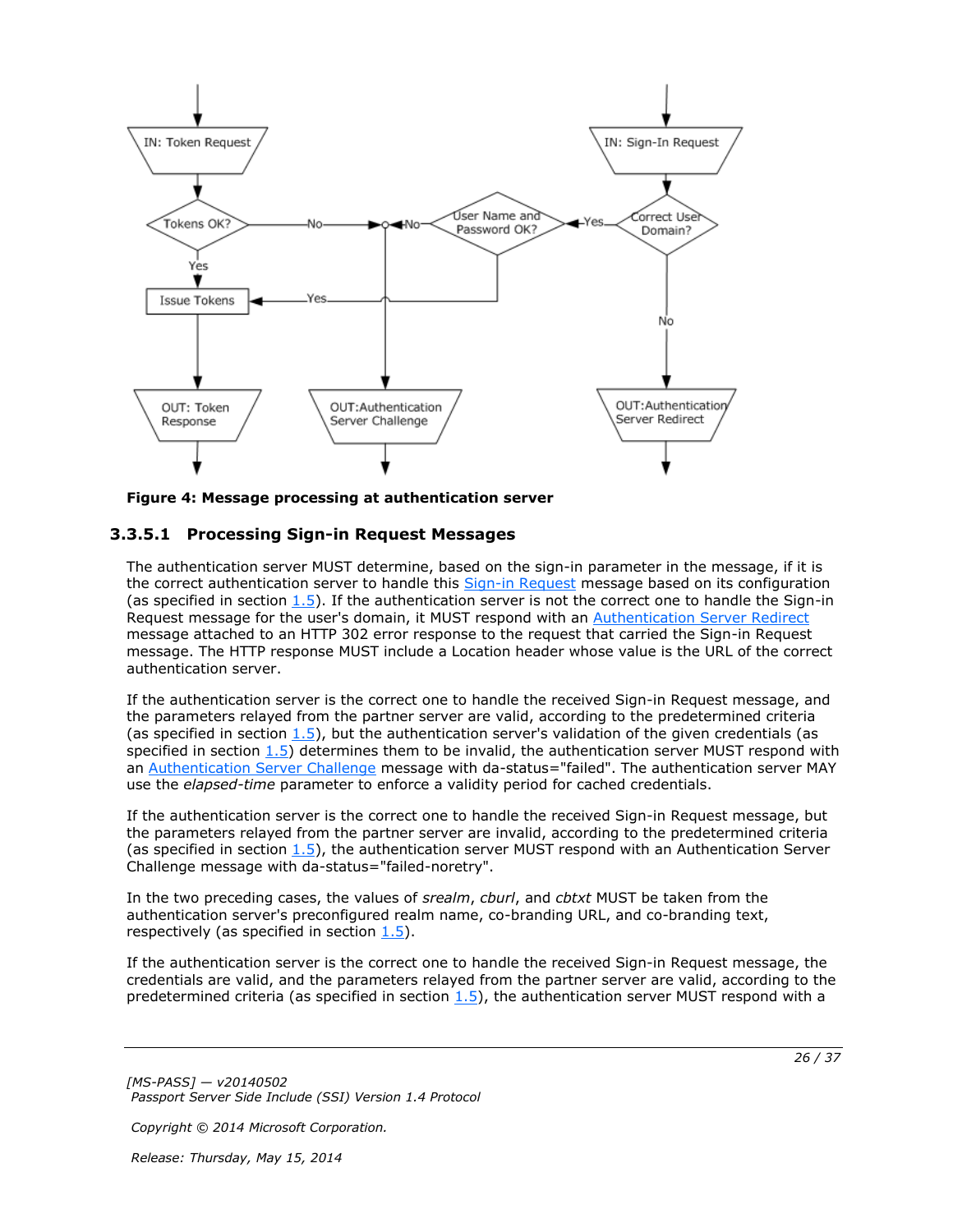[Token Response](#page-15-2) message. The value of *from-PP* MUST be a valid token for the user, according to the criteria previously agreed to between the authentication server and partner server (as specified in section [1.5\)](#page-8-3). Likewise, the value of *ru* MUST be the URL to which the client MUST send its HTTP request to access the partner server on successful authentication, as previously agreed between the authentication server and partner server (as specified in section  $1.5$ ).

As part of the HTTP response that includes the Token Response message, the authentication server MUST set the values of one or more HTTP cookies on the client (as specified in [\[RFC2109\]\)](http://go.microsoft.com/fwlink/?LinkId=90315), which, taken together, form a valid authentication token for the client. One or more corresponding *tname* parameter values MAY be included in the Token Response message. If included, they MUST contain the names of the HTTP cookies set on the client.  $\langle 11 \rangle$ 

<span id="page-26-2"></span><span id="page-26-1"></span>An [Authentication Server-Instructed Update](#page-12-5) message containing the current configuration version, as configured on the authentication server (as specified in section  $1.5$ ), MAY be sent to the client along with the Token Response message. $\leq 12>$ 

### <span id="page-26-0"></span>**3.3.5.2 Processing Token Request Messages**

<span id="page-26-5"></span>If the parameters relayed from the partner server are valid, according to the predetermined criteria (as specified in section  $1.5$ ), and the Token Request message is accompanied by an HTTP cookie or cookies that together contain a valid authentication token, then the authentication server MUST respond with a [Token Response](#page-15-2) message as follows:

- The value of *from-PP* MUST be set to a valid partner token for the user, according to the criteria previously agreed to between the authentication server and partner server (as specified in section [1.5\)](#page-8-3). Likewise, the value of *ru* MUST be the URL to which the client MUST send its HTTP request to access the partner server on successful authentication, as previously agreed to between the authentication server and partner server (as specified in section  $1.5$ ).
- As part of the HTTP response that contains the Token Response message, the authentication server MAY set the values of one or more HTTP cookies on the client (as specified in [\[RFC2109\]\)](http://go.microsoft.com/fwlink/?LinkId=90315), which, taken together, form a valid authentication token for the client. One or more corresponding *tname* parameter values MAY be included in the Token Response message. If included, they MUST contain the names of the HTTP cookies set on the client. $\leq 13>$
- <span id="page-26-4"></span><span id="page-26-3"></span>An [Authentication Server-Instructed Update](#page-12-5) message containing the current configuration version, as configured on the authentication server (as specified in section  $1.5$ ) MAY be sent to the client along with the Token Response message. $<$ 14>

If the parameters relayed from the partner server are valid, according to the predetermined criteria (as specified in section  $1.5$ ), but this message is not accompanied by an HTTP cookie or cookies containing an authentication token, or the authentication token contained in the cookie is not valid, the authentication server MUST respond with an [Authentication Server Challenge](#page-11-1) message with dastatus="failed".

If this message is not accompanied by an HTTP cookie or cookies, which together contain a valid authentication token, and the parameters relayed from the partner server are invalid, according to the predetermined criteria (as specified in section  $1.5$ ), the authentication server MUST respond with an Authentication Server Challenge message with da-status="failed-noretry".

In the two preceding cases, the values of *srealm*, *cburl*, and *cbtxt* MUST be set to the preconfigured values for the authentication server's realm name, co-branding URL, and co-branding text, respectively (as specified in section [1.5\)](#page-8-3). The value of *ts* is for the private use of the authentication server and may be any value.

*[MS-PASS] — v20140502 Passport Server Side Include (SSI) Version 1.4 Protocol* 

*Copyright © 2014 Microsoft Corporation.*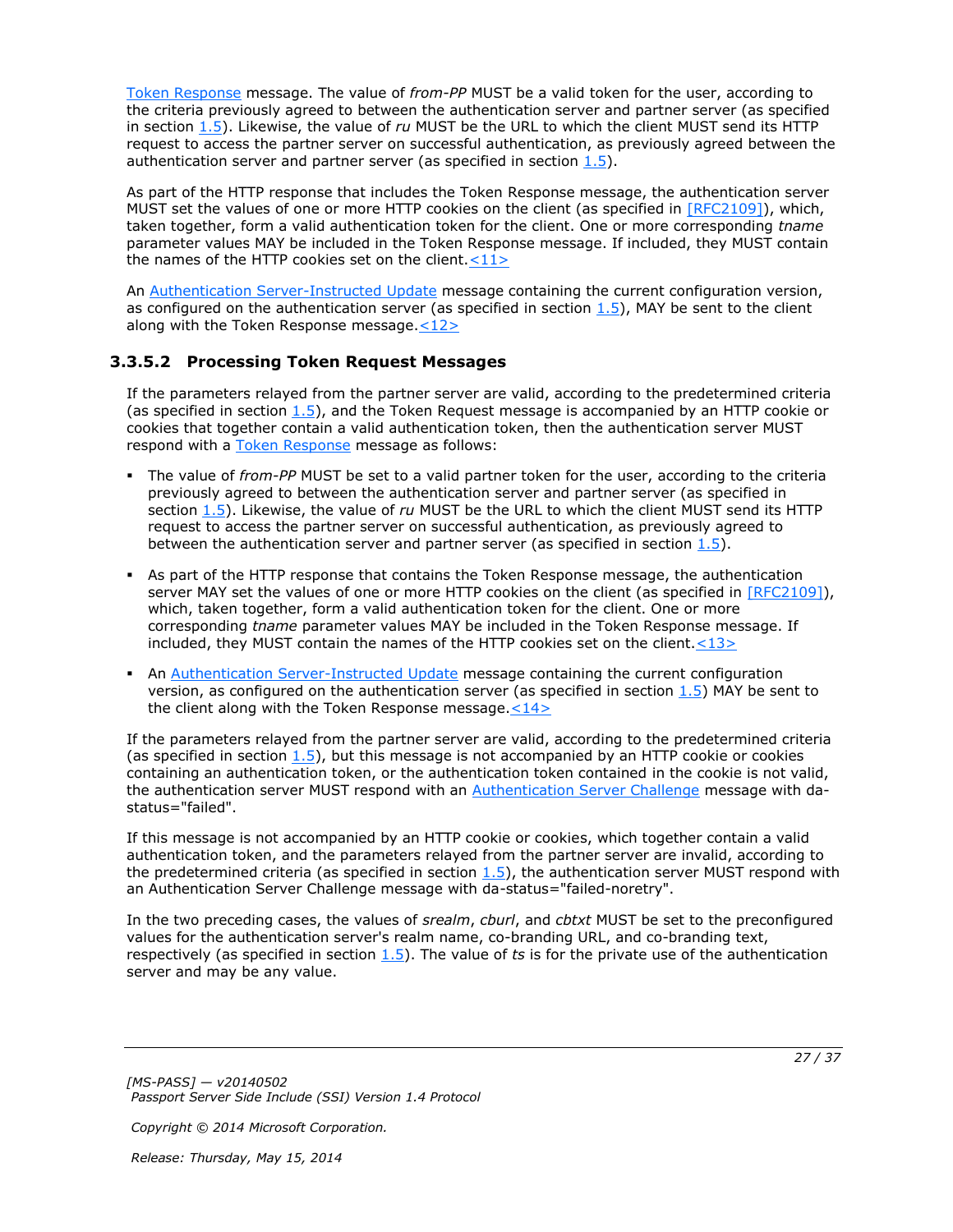If the Token Request message is accompanied by an HTTP cookie or cookies, which together contain a valid authentication token, but the parameters relayed from the partner server are invalid, according to the predetermined criteria (as specified in section  $1.5$ ), the authentication server MUST respond with an Authentication Server Challenge message containing the da-status="failed-noretry" parameter.

If the value of either the *OrgVerb* parameter or the *OrgUrl* parameter is invalid, the processing of the Token Request message is implementation-specific.

## <span id="page-27-0"></span>**3.3.6 Timer Events**

<span id="page-27-13"></span><span id="page-27-12"></span>None.

### <span id="page-27-1"></span>**3.3.7 Other Local Events**

None.

### <span id="page-27-2"></span>**3.4 Configuration Server Details**

#### <span id="page-27-3"></span>**3.4.1 Abstract Data Model**

<span id="page-27-11"></span>Configuration servers are stateless and store no data that changes during the running of the protocol. They do, however, store some static, preconfigured information, as specified in section [1.5.](#page-8-3)

#### <span id="page-27-4"></span>**3.4.2 Timers**

<span id="page-27-20"></span><span id="page-27-16"></span>None.

#### <span id="page-27-5"></span>**3.4.3 Initialization**

<span id="page-27-14"></span>None.

## <span id="page-27-6"></span>**3.4.4 Higher-Layer Triggered Events**

## <span id="page-27-7"></span>**3.4.4.1 Processing HTTP GET**

<span id="page-27-15"></span>On receiving an HTTP GET from a client, the configuration server MUST send a response containing an [Update Configuration](#page-15-3) message. The parameters of the message MUST be set to the configuration server's preprovisioned configuration data, as specified in section [1.5.](#page-8-3)

## <span id="page-27-8"></span>**3.4.5 Processing Events and Sequencing Rules**

<span id="page-27-19"></span><span id="page-27-18"></span>None.

## <span id="page-27-9"></span>**3.4.6 Timer Events**

<span id="page-27-17"></span>None.

## <span id="page-27-10"></span>**3.4.7 Other Local Events**

None.

*[MS-PASS] — v20140502 Passport Server Side Include (SSI) Version 1.4 Protocol* 

*Copyright © 2014 Microsoft Corporation.*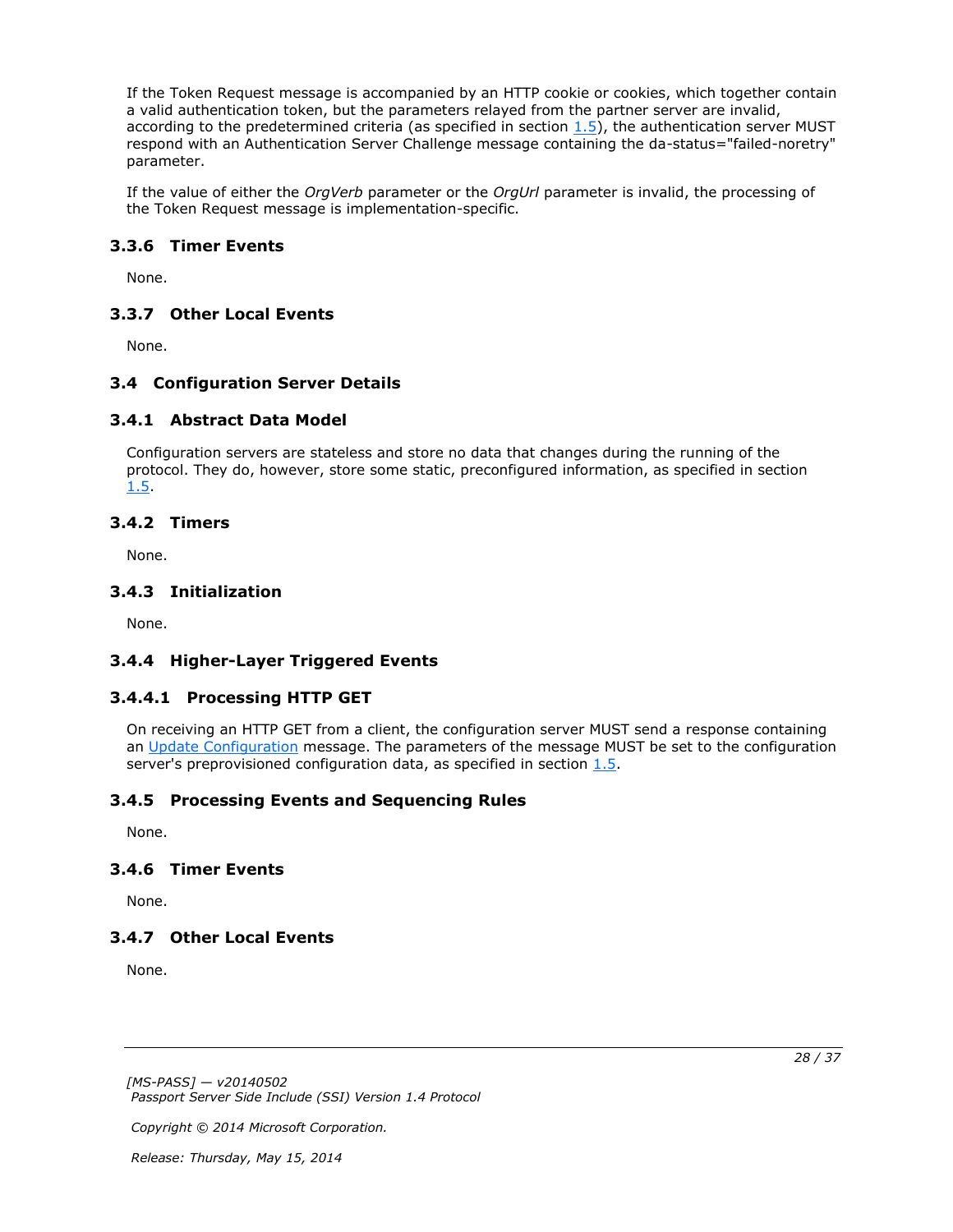# <span id="page-28-0"></span>**4 Protocol Examples**

<span id="page-28-1"></span>This example illustrates how a user obtains access to a restricted **[resource](#page-6-5)** using the Passport SSI Version 1.4 Protocol.



#### **Figure 5: How a user obtains access to a restricted resource**

1. The user attempts to navigate to a site that requires authentication. The browser issues the following request:

GET http://www.msn.com/passport/passport\_default.asp HTTP/1.1

2. The partner resource requires authentication and responds with the following Partner Server [Challenge](#page-14-3) message:

*[MS-PASS] — v20140502 Passport Server Side Include (SSI) Version 1.4 Protocol* 

*Copyright © 2014 Microsoft Corporation.*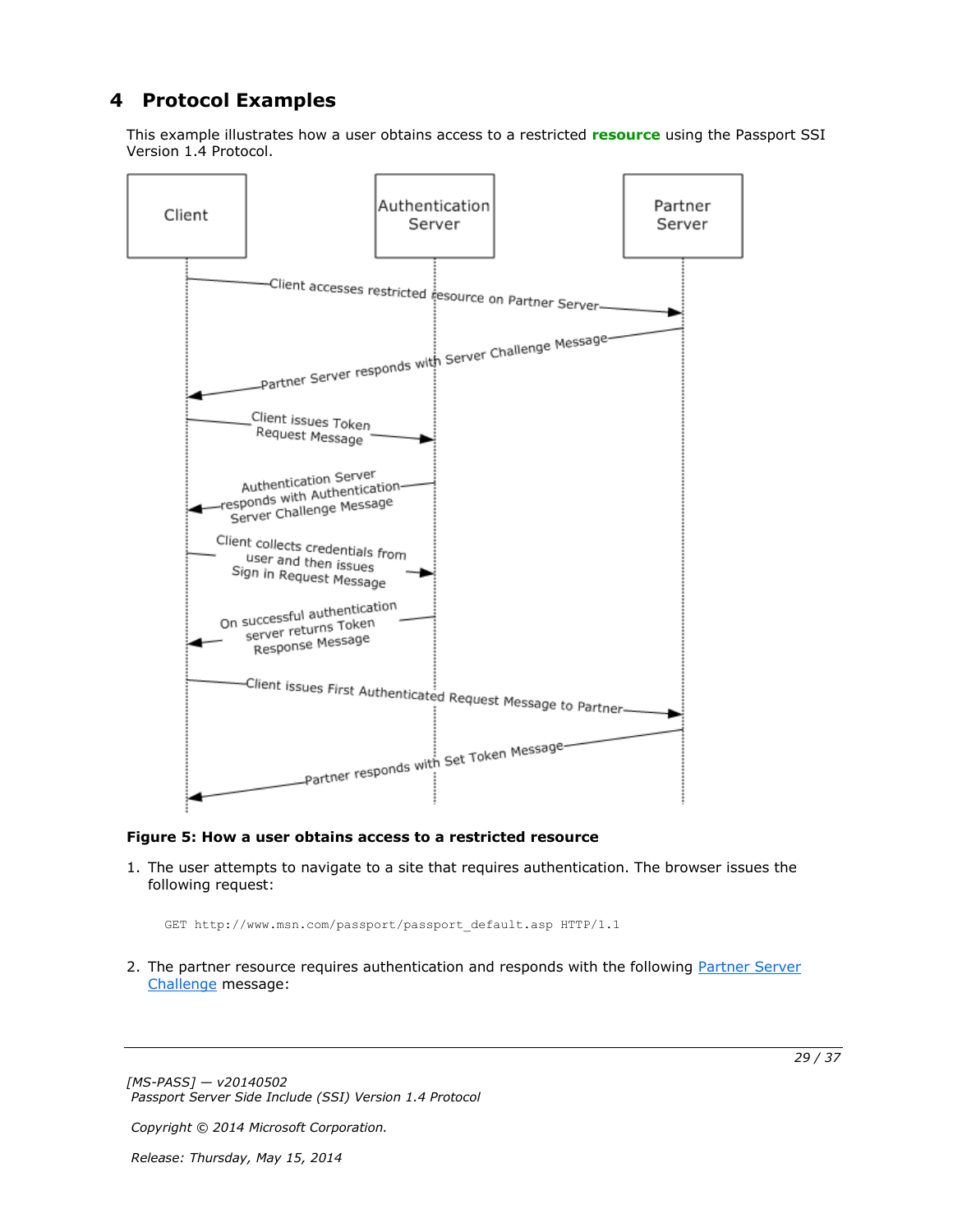```
HTTP/1.1 302 Redirect
Location : http://login.passport.com/login.srf?param1&param2
WWW-Authenticate : Passport1.4
param1,param2
```
3. The Passport SSI Version 1.4 Protocol client recognizes this response as a Partner Server Challenge message and proceeds with the client/server exchange, first issuing a [Token Request](#page-14-4) message with an empty token:

```
GET /login2.srf HTTP/1.1
Host : login.passport.com
Authorization: Passport1.4
tname=,OrgVerb=GET,OrgUrl=http://www.msn.com/passport/passport_default.asp,
param1,param2
```
4. The client has no authentication token. Therefore, the authentication server responds with an [Authentication Server Challenge](#page-11-1) message:

```
HTTP/1.1 401 Unauthorized
WWW-Authenticate : Passport1.4
    da-status=failed,srealm=Passport.NET, ts=0, param3
```
5. The client recognizes that it must collect credentials from the user. It acknowledges this to the client application, which calls the appropriate dialog box. The user enters the sign-in name, "someone@example.com", and password, "goalkeeper", and then clicks OK.

The client sends these credentials in a [Sign-in Request](#page-13-3) message over Secure Sockets Layer (SSL):

```
GET /login2.srf HTTP/1.1
Host : login.passport.com
Authorization: Passport1.4
sign-in=rusty%40hotmail.com,
pwd=goalkeeper,OrgVerb=GET,
OrgUrl=http://www.msn.com/passport/passport_default.asp,param1,param2
```
6. The authentication server responds over SSL with the [Token Response](#page-15-2) message:

```
HTTP/1.1 200 OK
Authentication-Info : Passport1.4
   da-status=success,tname=PPAuth,from-PP=1puV5BFuLD,
    ru=http://www.msn.com/passport/passport_default.asp
       Set-Cookie : PPAuth = "da-auth blob in passport.com" ;
```
7. The client recognizes the token contained in the *from-PP* parameter and stores it to be sent to the partner server. The client uses this to retry the request at the return URL in a **First** [Authenticated Request](#page-13-2) message:

```
GET /passport/passport default.asp HTTP/1.1
Host: www.msn.com
Authorization: Passport1.4
```
*[MS-PASS] — v20140502 Passport Server Side Include (SSI) Version 1.4 Protocol* 

*Copyright © 2014 Microsoft Corporation.*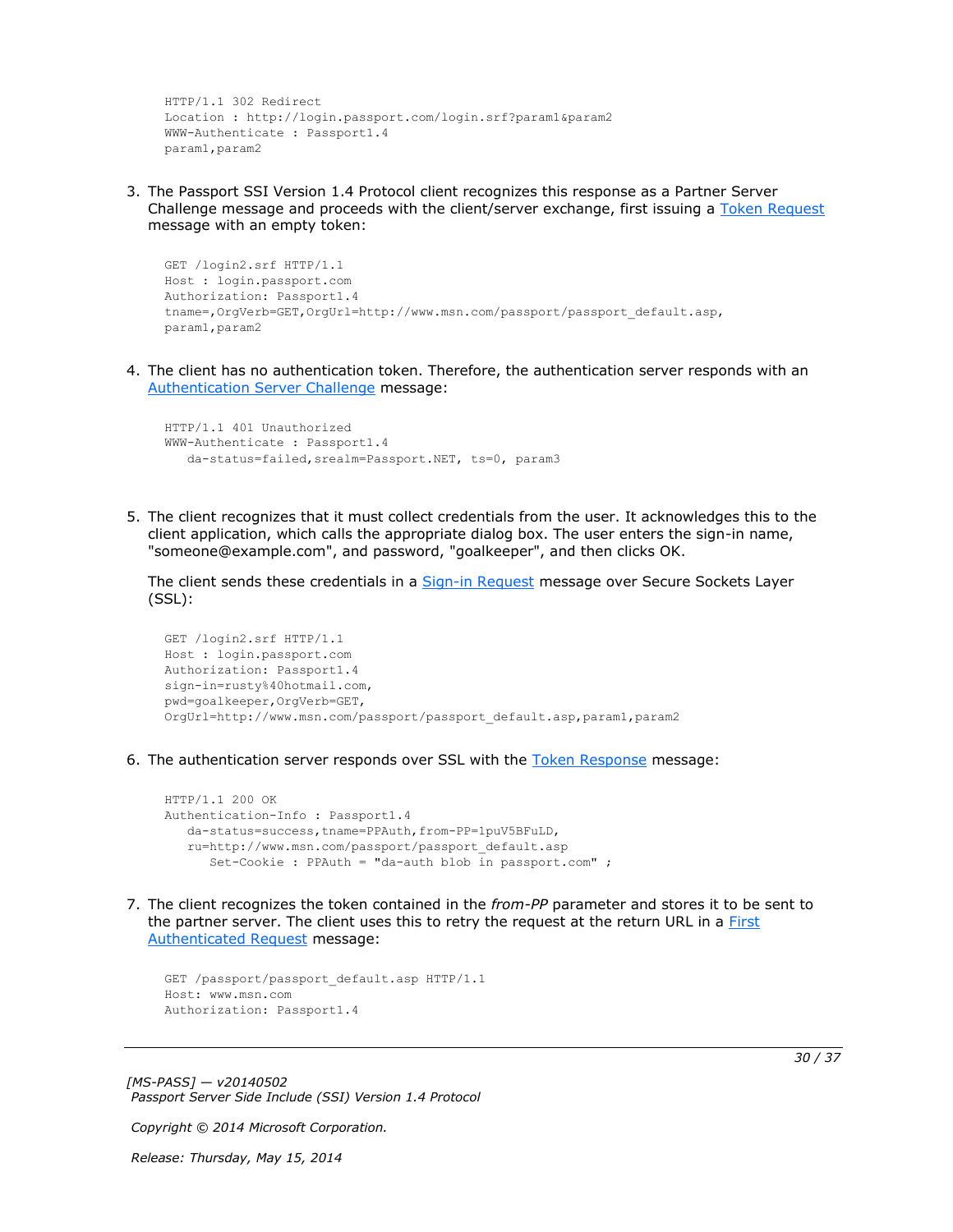from-PP=1puV5BFuLD

8. The server running at this URL recognizes the header in the request. Because this is the first authenticated request, it responds with a [Set Token](#page-14-5) message:

HTTP/1.1 200 OK Authentication-Info : Passport1.4 tname=MSPAuth,tname=MSPProf Set-Cookie : MSPAuth = "auth blob in msn.com" ; Set-Cookie : MSPProf = "prof blob in msn.com" ;

The client recognizes and stores the token. The user is now authenticated to the site.

*[MS-PASS] — v20140502 Passport Server Side Include (SSI) Version 1.4 Protocol* 

*Copyright © 2014 Microsoft Corporation.*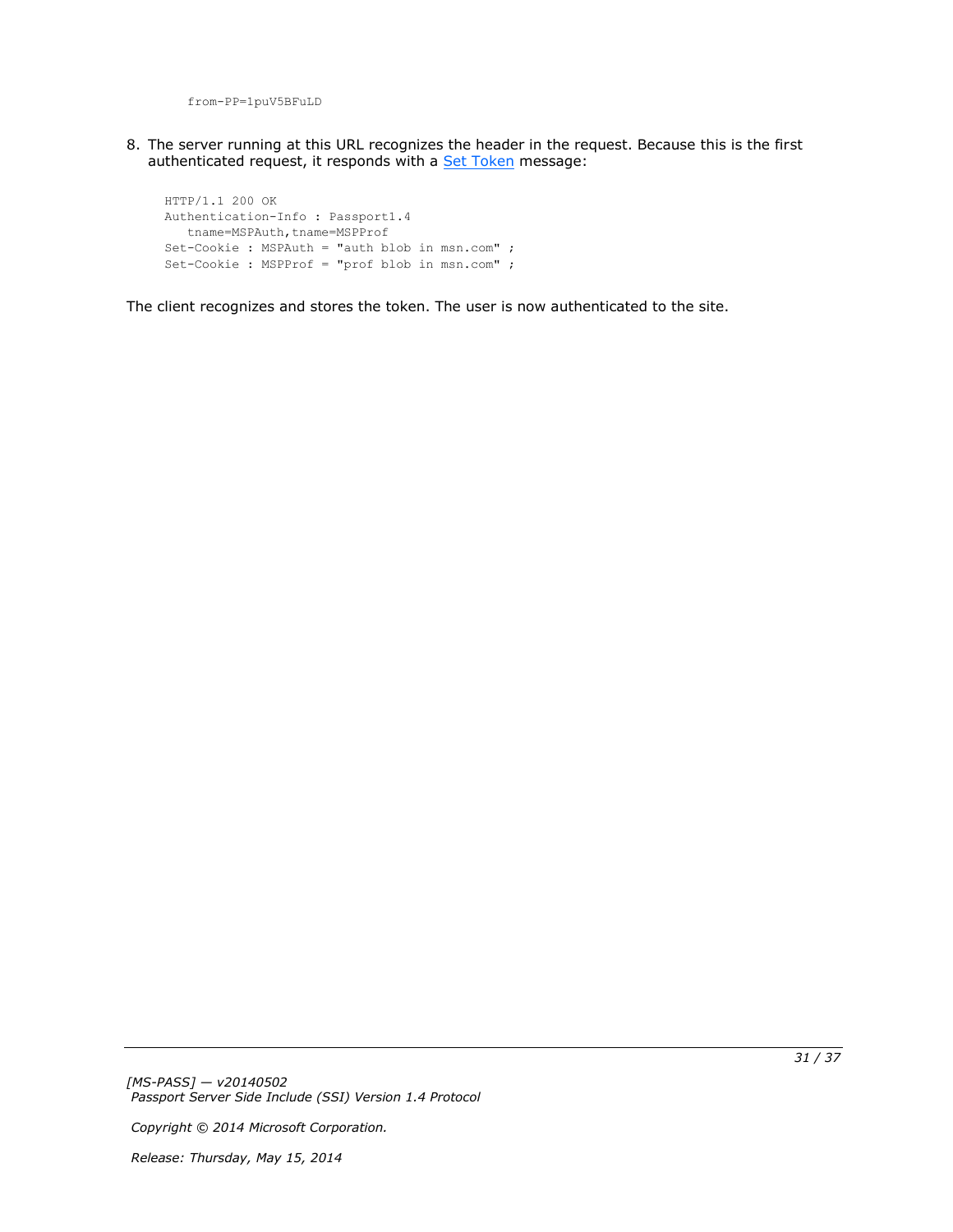# <span id="page-31-0"></span>**5 Security**

<span id="page-31-5"></span>The following sections specify security considerations for implementers of the Passport SSI Version 1.4 Protocol.

## <span id="page-31-1"></span>**5.1 Security Considerations for Implementers**

<span id="page-31-3"></span>Communications to the authentication server and configuration server SHOULD use HTTP over TLS, as specified in [\[RFC2818\].](http://go.microsoft.com/fwlink/?LinkId=90383)

## <span id="page-31-2"></span>**5.2 Index of Security Parameters**

<span id="page-31-4"></span>None.

*[MS-PASS] — v20140502 Passport Server Side Include (SSI) Version 1.4 Protocol* 

*Copyright © 2014 Microsoft Corporation.*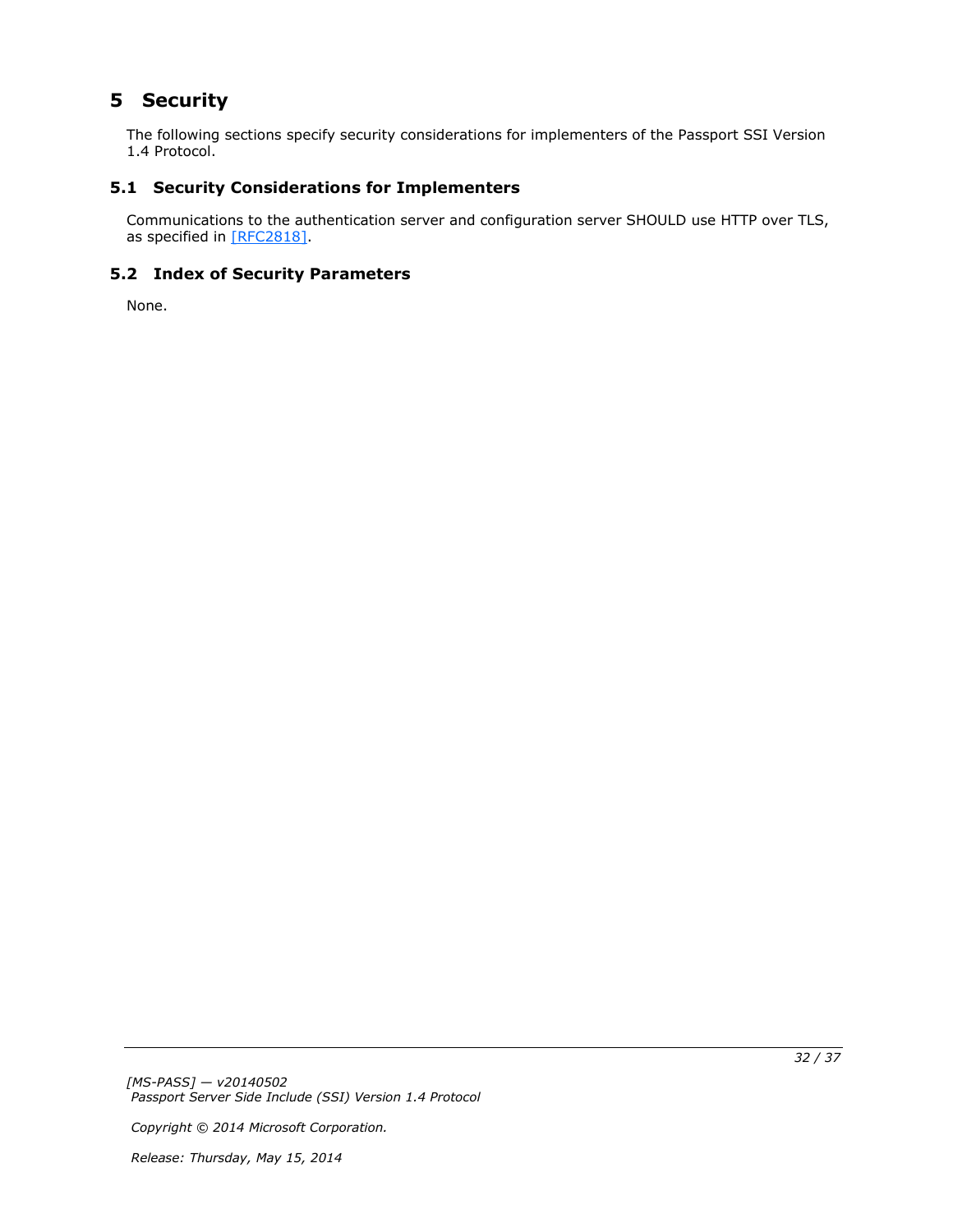# <span id="page-32-0"></span>**6 Appendix A: Product Behavior**

<span id="page-32-8"></span>The information in this specification is applicable to the following Microsoft products or supplemental software. References to product versions include released service packs:

- Windows Server 2003 operating system
- **Windows XP operating system**
- **Windows Vista operating system**
- **Windows Server 2008 operating system**
- Windows 7 operating system
- Windows Server 2008 R2 operating system
- Windows 8 operating system
- **Windows Server 2012 operating system**
- Windows 8.1 operating system
- **Windows Server 2012 R2 operating system**

Exceptions, if any, are noted below. If a service pack or Quick Fix Engineering (QFE) number appears with the product version, behavior changed in that service pack or QFE. The new behavior also applies to subsequent service packs of the product unless otherwise specified. If a product edition appears with the product version, behavior is different in that product edition.

Unless otherwise specified, any statement of optional behavior in this specification that is prescribed using the terms SHOULD or SHOULD NOT implies product behavior in accordance with the SHOULD or SHOULD NOT prescription. Unless otherwise specified, the term MAY implies that the product does not follow the prescription.

<span id="page-32-1"></span> $\langle 1 \rangle$  Section 1.5: The configuration server URL is stored in registry key HKEY\_LOCAL\_MACHINE\SOFTWARE\Microsoft\Windows\CurrentVersion\Internet Settings\Passport and, by default, contains the value "http://nexus.passport.com/rdr/pprdr.asp".

<span id="page-32-2"></span>[<2> Section 2.2.1: T](#page-11-2)he Windows-based client sends this value to the partner server via an HTTP redirect after it receives it from the AS.

<span id="page-32-3"></span>[<3> Section 2.2.3: W](#page-12-6)indows Passport authentication server implementations include an Authentication Server-Instructed Update message with every Token Response message.

<span id="page-32-4"></span>[<4> Section 2.2.8: T](#page-14-6)he Windows-based client processes the [Partner Server Challenge](#page-14-3) message only when returned with a 302 HTTP status code.

<span id="page-32-5"></span>[<5> Section 2.2.9: T](#page-14-7)he Windows-based client processes the tokens, which are set as cookies, as part of the message. The Windows-based client does process the Authentication-Info header in the message. The Windows-based client also does normal processing of any HTTP status codes per the HTTP standard.

<span id="page-32-6"></span>[<6> Section 3.1.1: T](#page-17-6)he Windows-based client does store this state.

<span id="page-32-7"></span> $\langle$  [<7> Section 3.1.5.1: A](#page-21-6) Windows client compares the condition to the list of installed security support providers (SSPs) on the box.

*[MS-PASS] — v20140502 Passport Server Side Include (SSI) Version 1.4 Protocol* 

*Copyright © 2014 Microsoft Corporation.*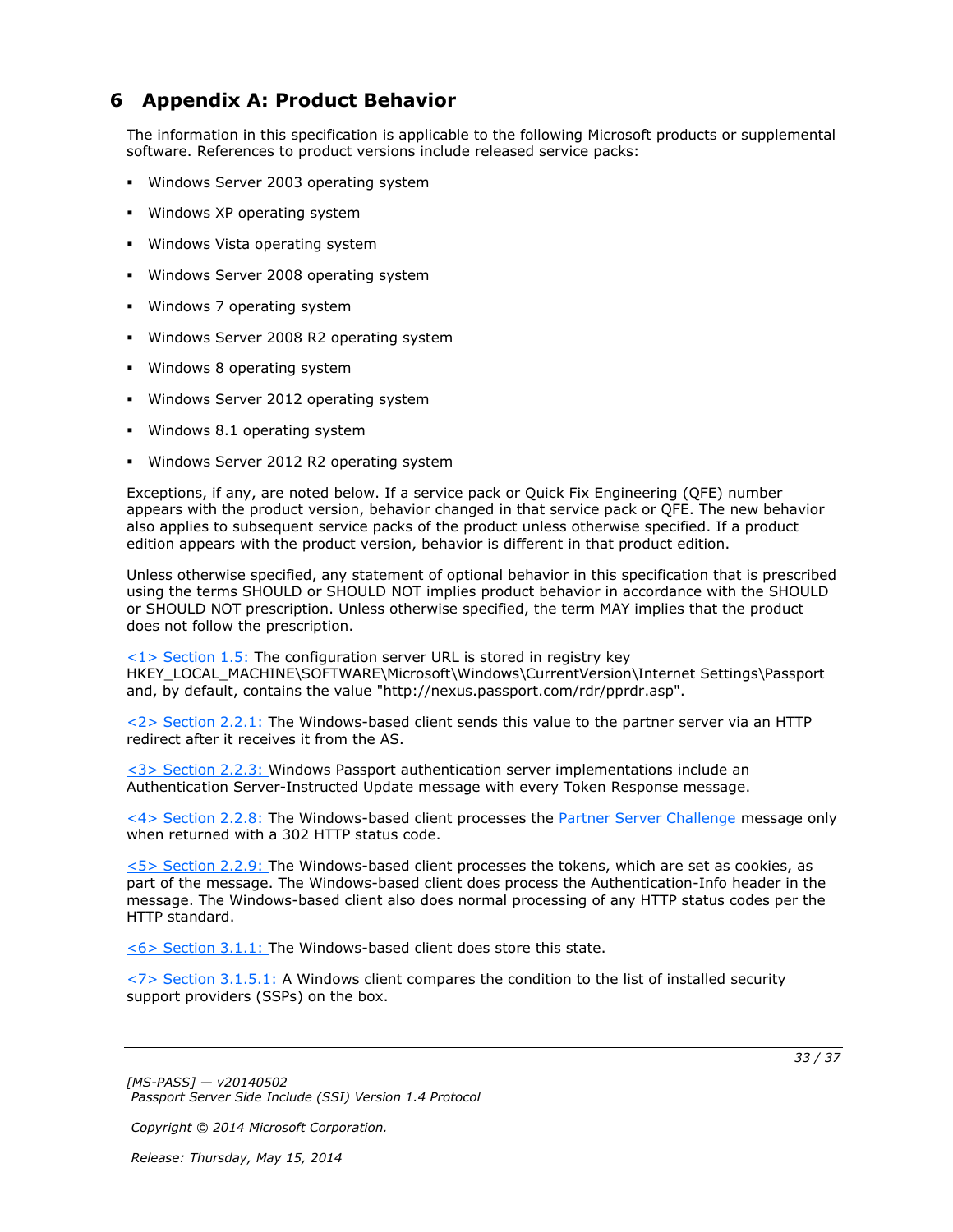<span id="page-33-0"></span>[<8> Section 3.1.5.2: T](#page-21-7)he client always takes the values of sign-in and **Pwd** from its **Cached User Credentials** if credentials are stored there and if the *prompt* predicate parameter is absent from the [Authentication Server Challenge](#page-11-1) message.

<span id="page-33-1"></span>[<9> Section 3.1.5.7: A](#page-22-13)ll *tname* parameter values sent to the client are ignored.

<span id="page-33-2"></span>[<10> Section 3.1.5.8: A](#page-22-14)ll *tname* parameter values sent to the client are ignored.

<span id="page-33-3"></span> $\leq$ 11> Section 3.3.5.1: The Microsoft Passport authentication server implementation does not include any *tname* parameter values in its [Token Response](#page-15-2) messages.

<span id="page-33-4"></span>[<12> Section 3.3.5.1: T](#page-26-2)he Microsoft Passport authentication server includes an [Authentication](#page-12-5)  [Server-Instructed Update](#page-12-5) message with every [Token Response](#page-15-2) message.

<span id="page-33-5"></span>[<13> Section 3.3.5.2: T](#page-26-3)he Microsoft Passport authentication server implementation does not include any *tname* parameter values in its [Token Response](#page-15-2) messages.

The Microsoft Passport authentication server sets cookies only if cookies are not already set, or if cookies are set and the authentication server performed additional verification on the data contained in the cookies. Verification consists of verifying user account status and is Passport authentication server-specific.

<span id="page-33-6"></span>[<14> Section 3.3.5.2: T](#page-26-4)he Microsoft Passport authentication server includes an [Authentication](#page-12-5)  [Server-Instructed Update](#page-12-5) message with every [Token Response](#page-15-2) message.

*[MS-PASS] — v20140502 Passport Server Side Include (SSI) Version 1.4 Protocol* 

*Copyright © 2014 Microsoft Corporation.*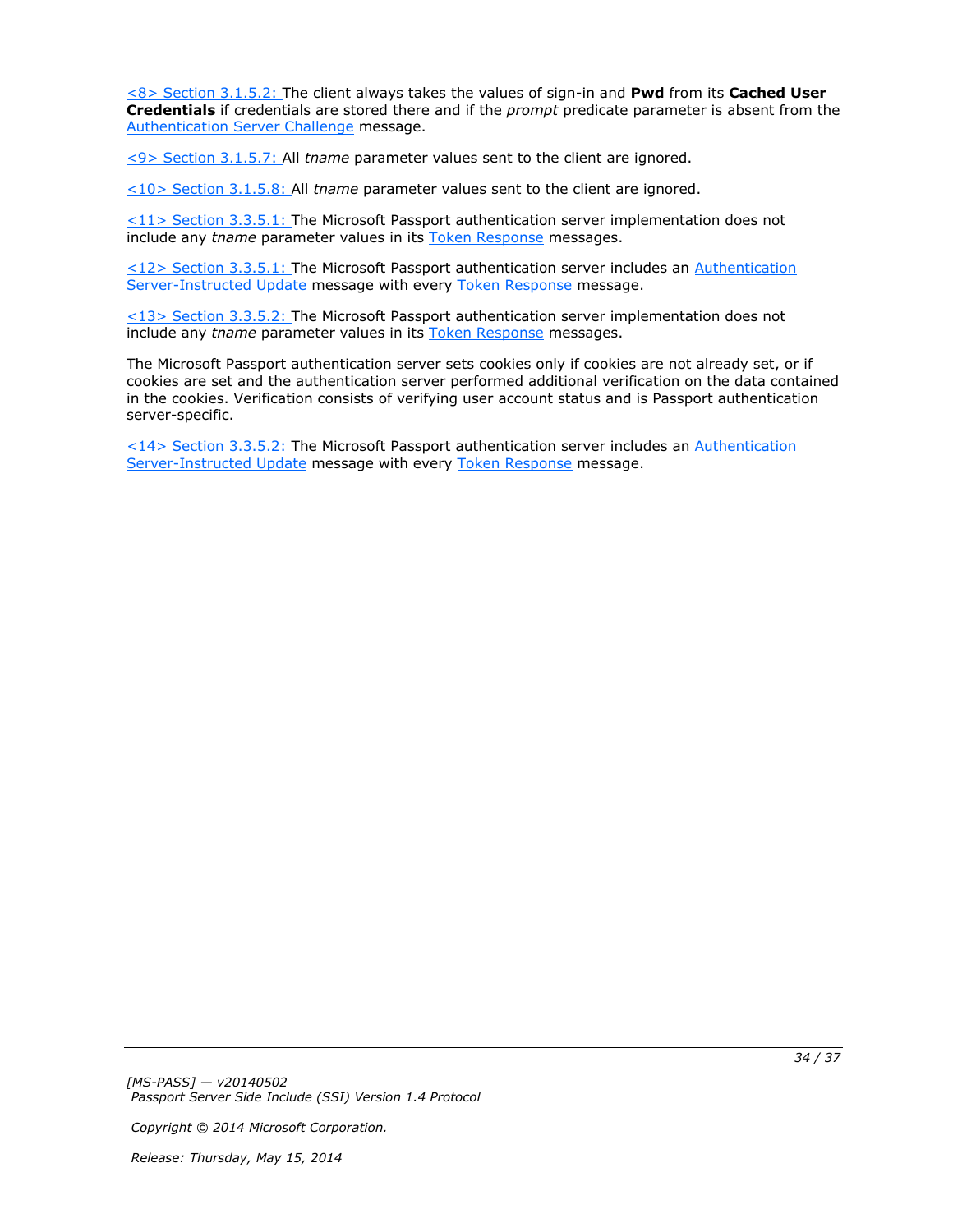# <span id="page-34-0"></span>**7 Change Tracking**

<span id="page-34-1"></span>No table of changes is available. The document is either new or has had no changes since its last release.

*[MS-PASS] — v20140502 Passport Server Side Include (SSI) Version 1.4 Protocol* 

*Copyright © 2014 Microsoft Corporation.*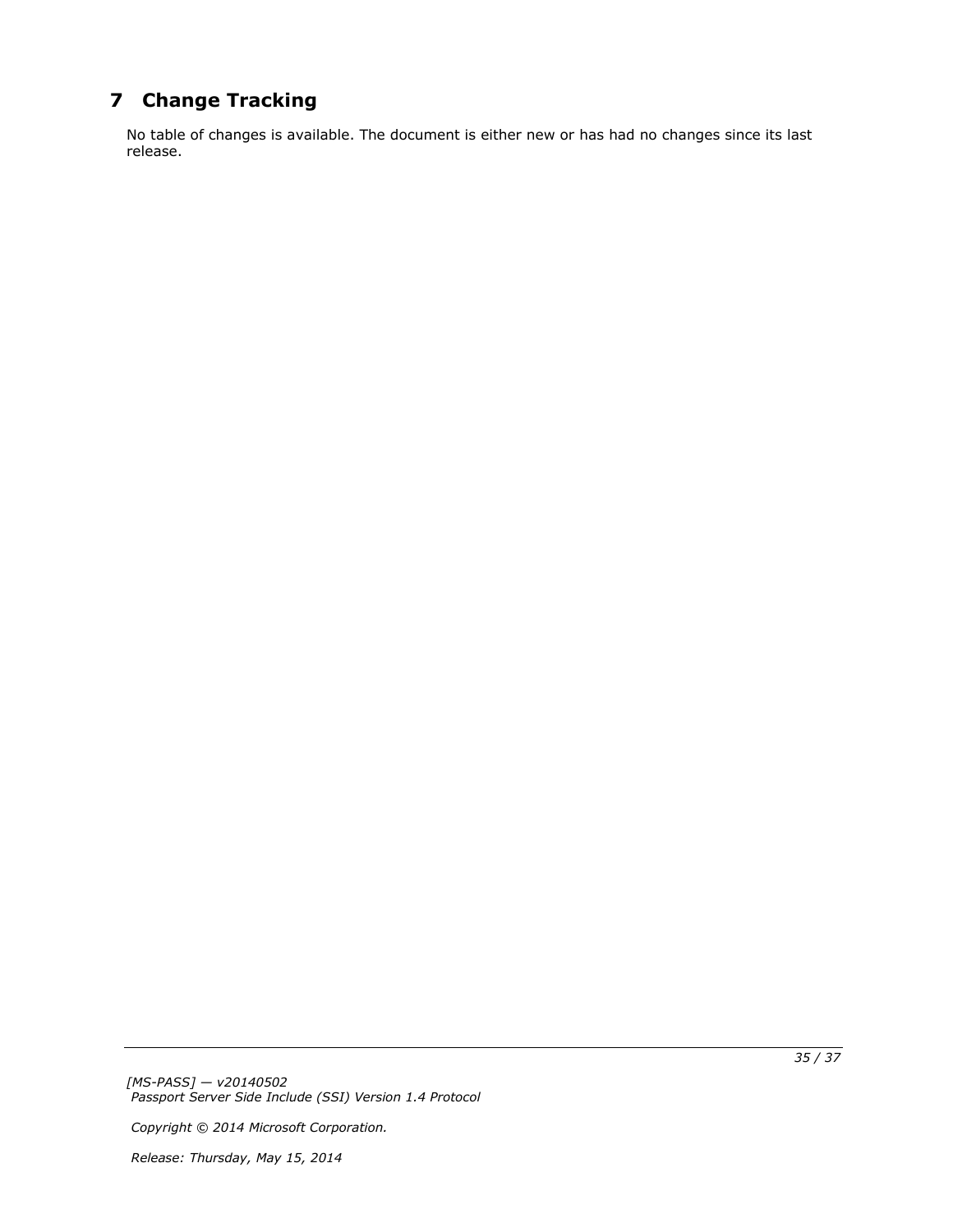## <span id="page-35-0"></span>**8 Index**

## **A**

Abstract data model [authentication server](#page-24-11) 25 [client](#page-17-5) 18 [configuration server](#page-27-11) 28 [partner server](#page-22-15) 23 Access attempt - [restricted resource](#page-24-10) 25 [Applicability](#page-8-5) 9 Authentication server [abstract data model](#page-24-11) 25 [higher-layer triggered events](#page-24-12) 25 [initialization](#page-24-13) 25 [local events](#page-27-12) 28 [message processing](#page-24-14) 25 [sequencing rules](#page-24-14) 25 [Sign-in Request message](#page-25-1) 26 [timer events](#page-27-13) 28 [timers](#page-24-15) 25 [Token Request message](#page-26-5) 27 Authentication Server Challenge message [client](#page-21-4) 22 [overview](#page-11-1) 12 Authentication Server Logout message [client](#page-22-12) 23 [overview](#page-12-3) 13 Authentication Server Redirect message [client](#page-22-11) 23 [overview](#page-12-4) 13 Authentication Server-Instructed Update message [client](#page-21-3) 22 [overview](#page-12-5) 13

#### **C**

[Capability negotiation](#page-9-3) 10 [Change tracking](#page-34-1) 35 Client [abstract data model](#page-17-5) 18 [higher-layer triggered events](#page-18-8) 19 [initialization](#page-18-9) 19 [local events](#page-22-16) 23 [message processing](#page-18-7) 19 [sequencing rules](#page-18-7) 19 [timer events](#page-22-17) 23 [timers](#page-17-7) 18 Configuration server [abstract data model](#page-27-11) 28 [higher-layer triggered events](#page-27-14) 28 [HTTP GET](#page-27-15) 28 [initialization](#page-27-16) 28 [local events](#page-27-17) 28 [message processing](#page-27-18) 28 [sequencing rules](#page-27-18) 28 [timer events](#page-27-19) 28 [timers](#page-27-20) 28

#### **D**

Data model - abstract [authentication server](#page-24-11) 25 [client](#page-17-5) 18 [configuration server](#page-27-11) 28 [partner server](#page-22-15) 23 [Definitions](#page-10-4) 11

#### **E**

[Examples](#page-28-1) 29

## **F**

Fields - [vendor-extensible](#page-9-4) 10 First Authenticated Request message [overview](#page-13-2) 14 [partner server](#page-23-3) 24

#### **G**

[Glossary](#page-5-10) 6

## **H**

Higher-layer triggered events [authentication server](#page-24-12) 25 [client](#page-18-8) 19 [configuration server](#page-27-14) 28 [partner server](#page-23-4) 24 **[HTTP GET](#page-27-15) 28** 

#### **I**

Implementers - [security considerations](#page-31-3) 32 [Informative references](#page-7-2) 8 Initialization [authentication server](#page-24-13) 25 [client](#page-18-9) 19 [configuration server](#page-27-16) 28 [partner server](#page-22-18) 23 [Introduction](#page-5-11) 6

## **L**

Local events [authentication server](#page-27-12) 28 [client](#page-22-16) 23 [configuration server](#page-27-17) 28

## **M**

Message processing [authentication server](#page-24-14) 25 [client](#page-18-7) 19 [configuration server](#page-27-18) 28 [partner server](#page-23-5) 24 Messages [overview](#page-10-5) 11 [syntax](#page-10-6) 11

*[MS-PASS] — v20140502 Passport Server Side Include (SSI) Version 1.4 Protocol* 

*Copyright © 2014 Microsoft Corporation.*